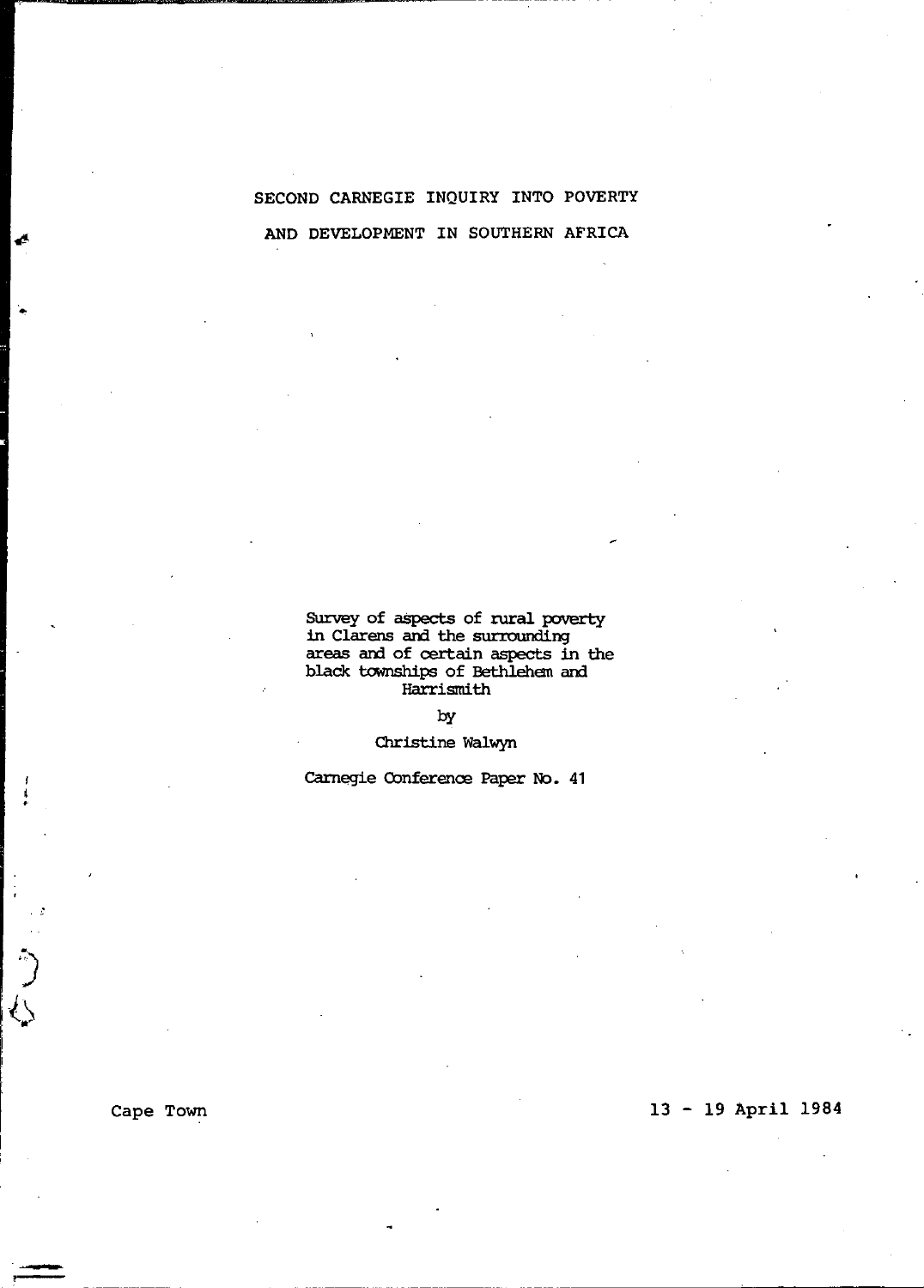# ISBN 0 7992 0729 2

 $\sum_{i=1}^{N}$ 

l.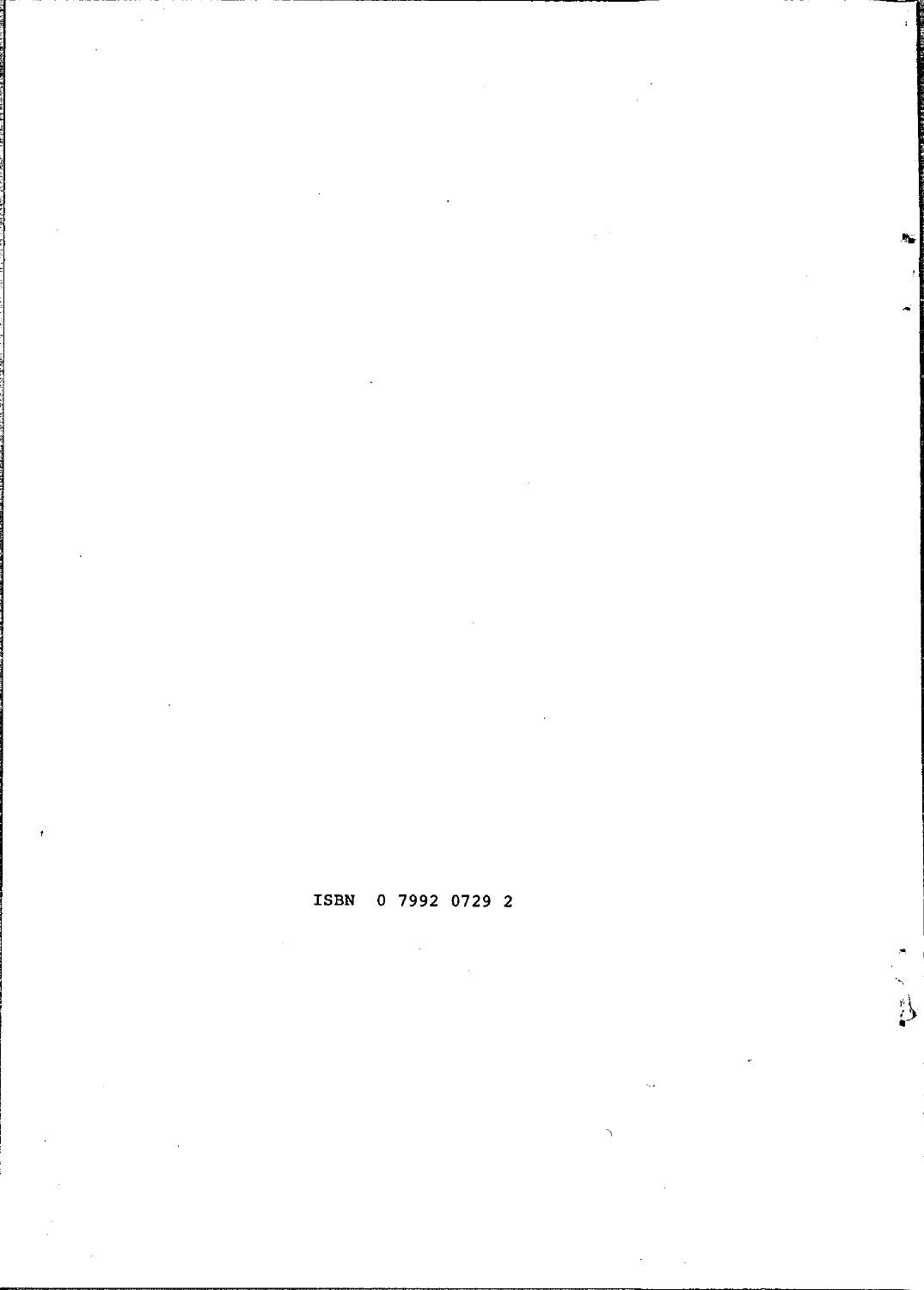#### SUR V E Y

Survey of aspects of rural poverty in Clarens and the surrounding area and  $f$  certain aspects in the black townships of Bethlehem and Harrismith.

1. Clarens

**'.,** 

уŘ

(a) Historical survey and the growth of the population.

(b) The general conditon of the township.

(c) The legal standing of the community council.

(d) Rents

(e) Opportunities for building houses.

- (f) Medical facilities.
- (g) Recreational facilities.
- (h) Employment opportunities.

(i) The position of the following categories of the population -

- (i) old age pensioners;
- (ii) Children - school going, pre-school and infants;
- (iii) wages and working conditions of those employed;

(iv) those unemployed.

#### II. The surrounding areas of Clarens

| (a) | Farm labourers - | (i) average wages:       |
|-----|------------------|--------------------------|
|     |                  | (ii) Living conditions   |
|     |                  | (iii) working conditions |

#### (b) Squatters

III Bethlehem and Harrismith will be dealt with under the same headings as Clarens but in less detail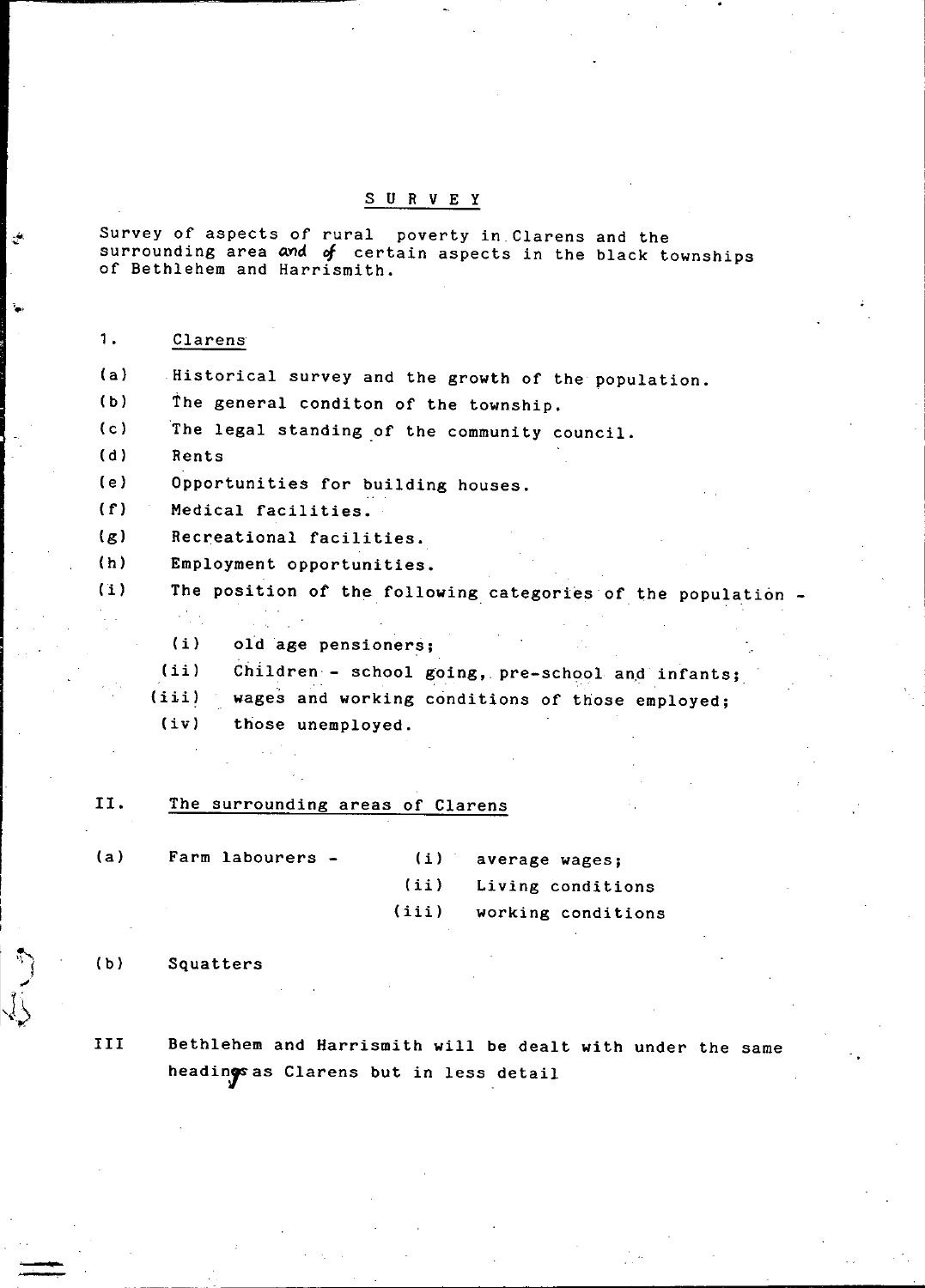# a) HISTORICAL SURVEY AND THE GROWTH OF THE POPULATION

Clarens township started life as a very small township on a farm land. It was proclaimed as a township in 1912 and was handed over to the Oranje Vaal Administration Board in 1978. Previously it was run by Clarens Municipality. The population is growing at an alarming rate partly due to natural expansion and partly because there is nowhere else, other than Qua Qua or as squatters on the farms, where the people can live. The township is expanding toward the soccer field and unless more land can be found there will be no recreational facilities at all, as the space now allocated to the soccer field will become residential.

The number of permanent residents is estimated to be approximately 800 at the present date.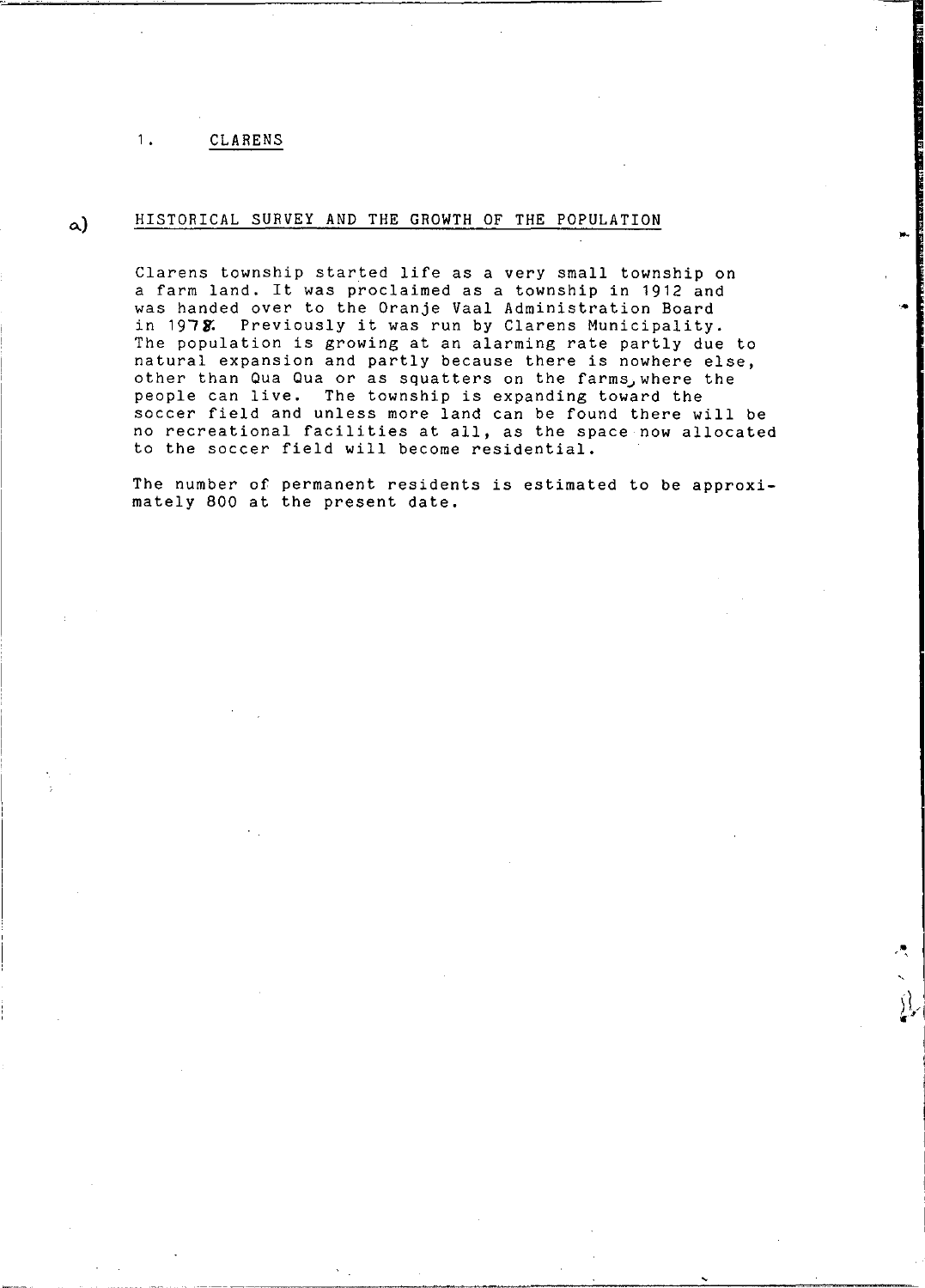#### 1 CLARENS

 $b$ 

## THE GENERAL CONDITION OF THE TOWNSHIP

Since the community council is supposedly autonomous, there is no money from outside sources for building and services. As a result the services are practically non-existent. The condition *of* the roads is appalling, there are taps only on street corners, there is no electricity and twelve pit toilets for the entire township of 800, residents. Permission has now been given by the Oranje Vaal Board for residents to dig a pit toilet in each stand.

'There are three church buildings, a slone Dutch Reformed Church in very good condition, a Methodist Church made of corugated iron which is extremely draughty and in the winter gales howl and chatter like so many banshees. The Anglican Church at present is unusable as ohe wall had to be taken down. It will be rebuilt soon-The Church is made of dressed stone. The Church commities are all fairly active and there is a resident priest for the Dutch Reformed congregation and visitinq priests for the Methodist and Anglican.

#### LIVESTOCK

Each resident is allowed to keep one cow on the common surrounding the Township. The common is theproperty of the Clarens Municipality which charges R1-00 oer cow per month, This common is extremely over-grazed and in drought conditions and in the winter the cattle become very thin and often die. Their owners do not have the money to buy fodder necessary in the dry months. These cows provide a valuable source of protein and their well-being is important to their owners. Perhaps a community scheme could be devised whereby the residents could plant pastures and enhance the value of the common. There are wet areas where this should be possible. In the township itself residents may keep chickens.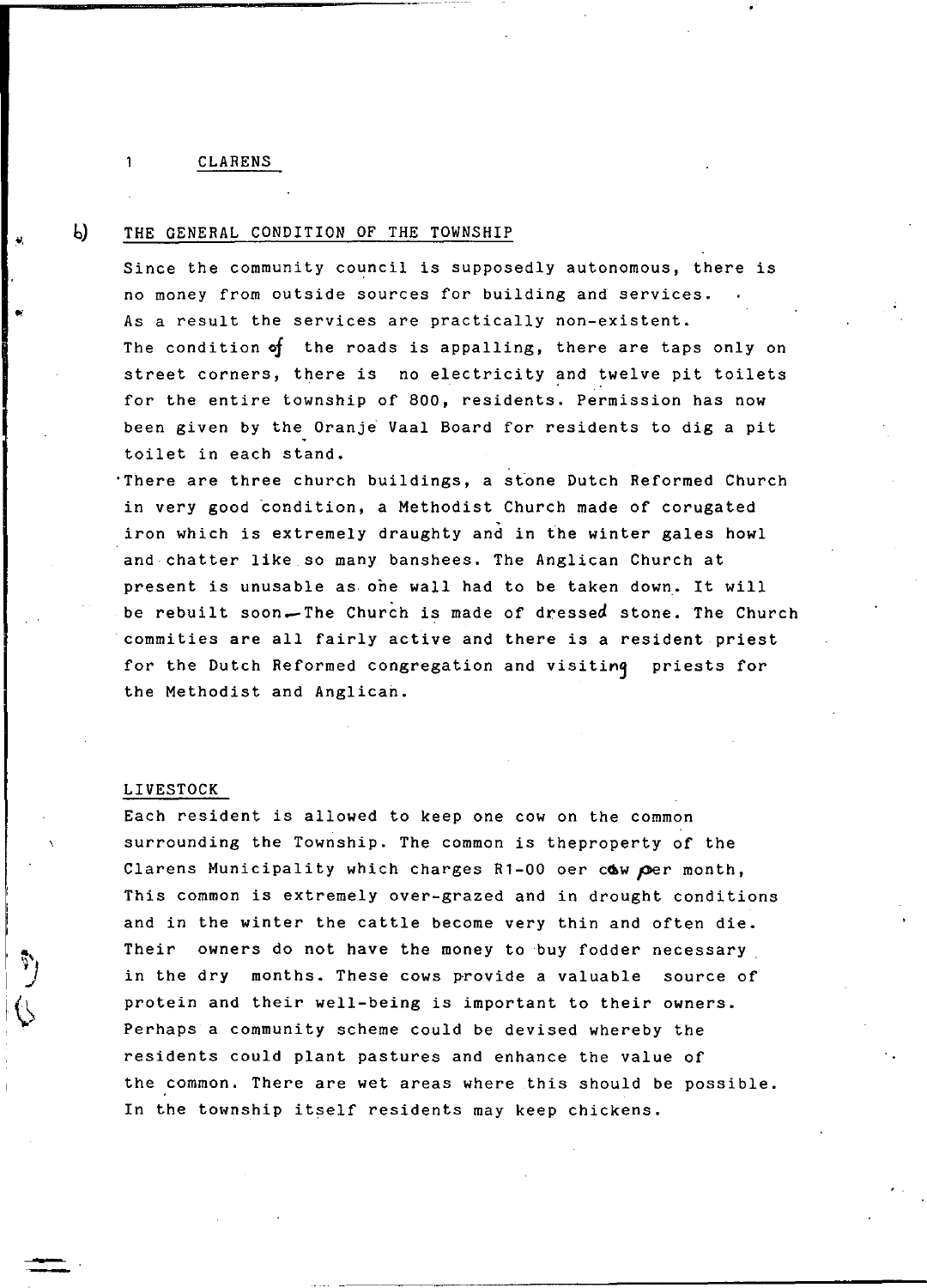#### $B(s)$ VEGETABLE GARDENS

Each plot is  $25 \, \text{m}$  and there is consequently room for a vegetable garden depending on the number of buildings on the plot. Unfortunately there is not sufficient water to water these gardens which is discouraging. However almost every house has a flourishing garden.

## (c) LEGAL STANDING OF THE COMMUNITY COUNCIL

The community council is supposedly autonomous but all decisions have to be referred to the Oranje Vaal Administration Board for approval.

 $\mathcal{L}$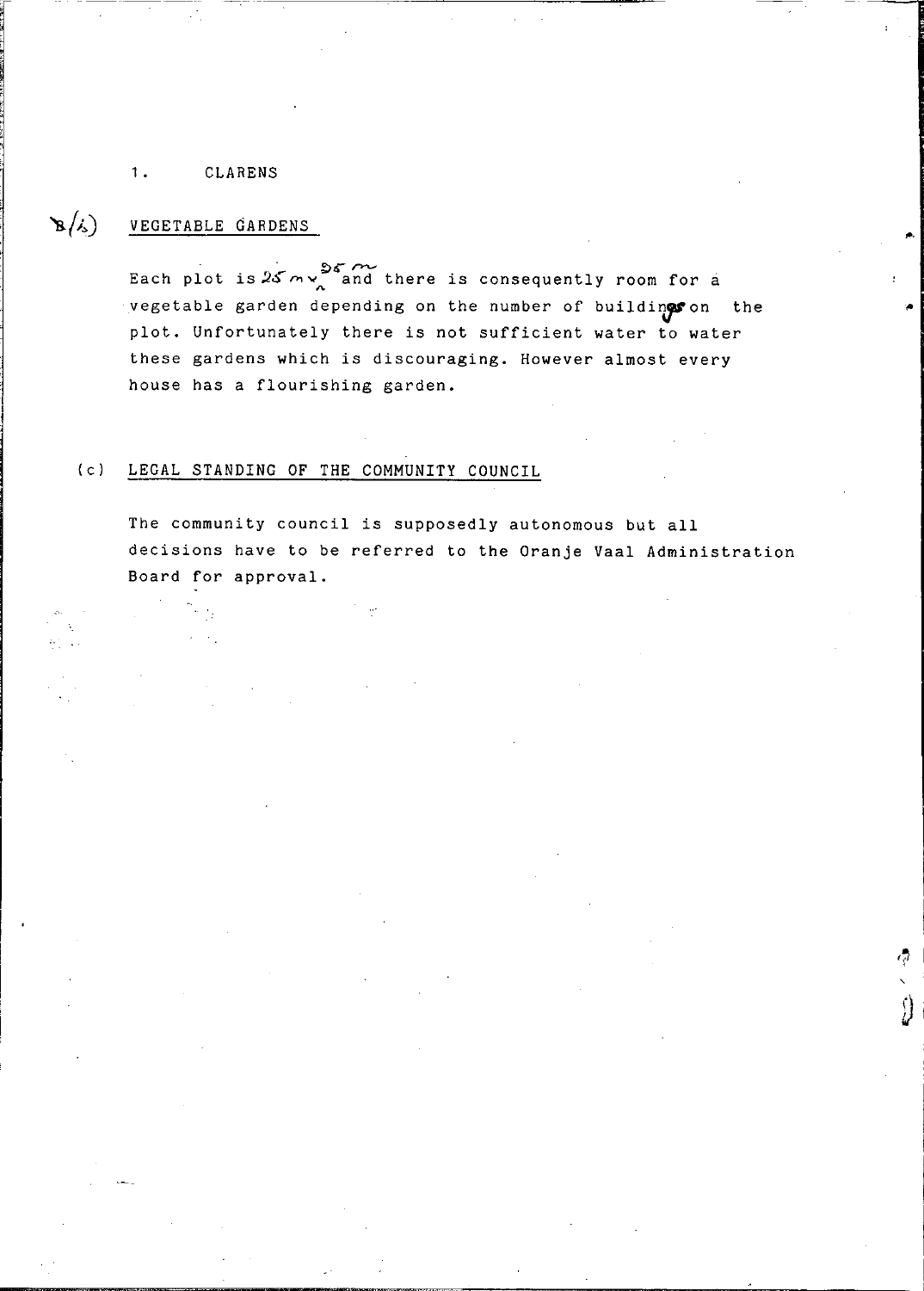. The contract of the contract of the contract of the contract of the contract of  $\mathcal{L}_\text{c}$ 

#### RENTS

The rent per stand is R12.85 per-month. This will be increased to R14.75 in July.

The wages of the residents are relatively low and rent payments represent a sizeable portion of their  $\phi$ ncome. The money for the rent is paid to the municipality where it is used to pay for water, refuse removal and cleaning of the toilets.

Rent payments are made to the Oranje Vaal Board. The Board pays R30-00 per month to the Clarens Municipality for refuse removal, R80-00 per month for water, R21-00 for water fpr the community school. There are 60 stands in Clarens Township.

The income from the rent is R77l-00 per month.

Expenditure taking into account water and refuse amounts paid to the Clarens Municipality and wages for the cleaner is approximately R440-00 per month. The difference between income and expenditure should be put back into Clarens Township but where does it go?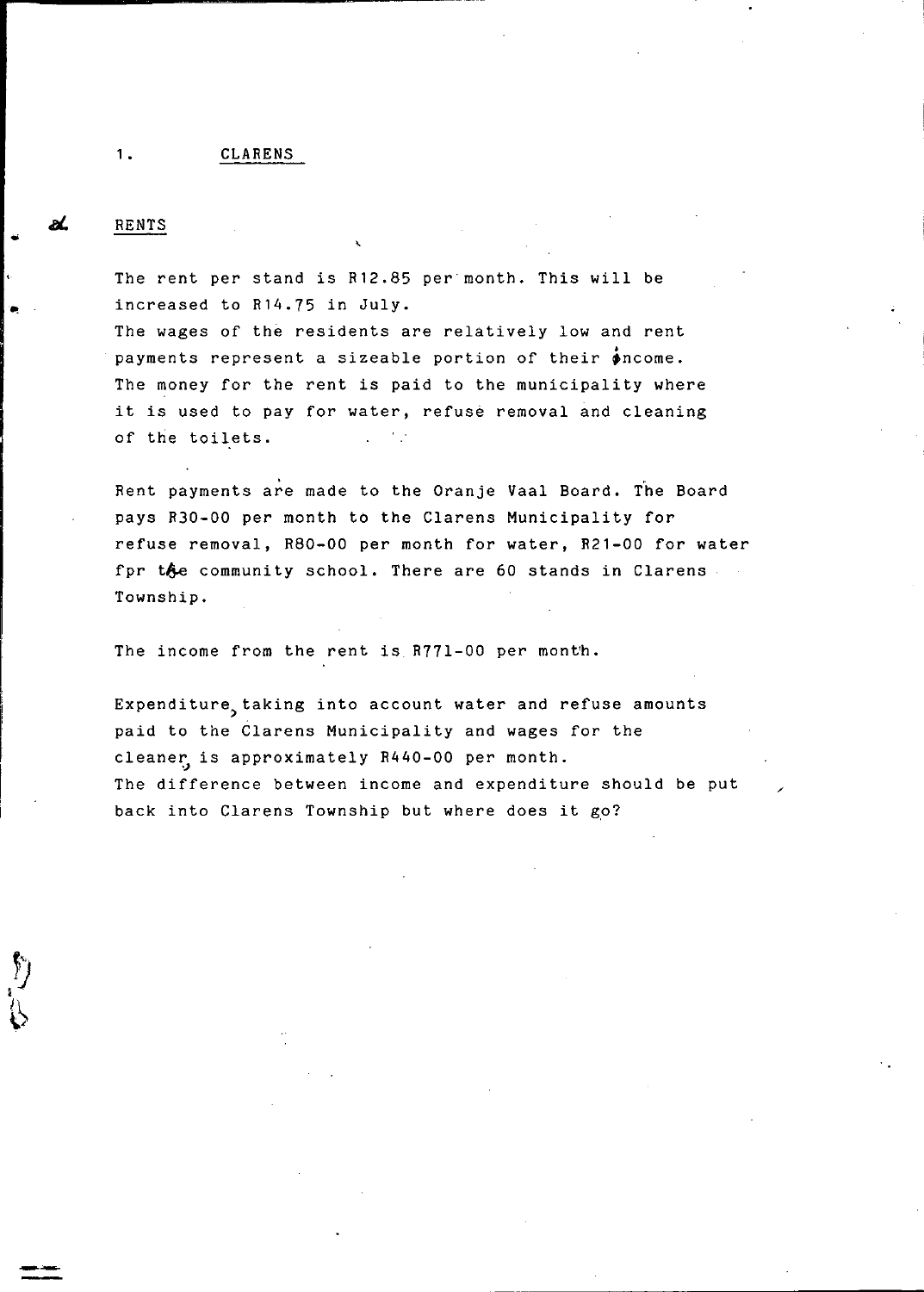#### *(e)* OPPORTUNITIES FOR BUILDING HOUSES

Those who want to build their own houses may do so. The erf remains the property of the Oranje Vaal Administration Board and the 99 year lease period is applicable: The Board grants loans on the following basis, a 10% deposit on the loan, and 161/4% interest on the loan payable over 20 years. However salaries are generally not high enough for residents to obtain loans. In addition the nearest brickyard is 35 km away and the nearest building supply merchant in Bethlehem 45km away. The prices of building materials are very considerably higher than in the big centres.

**: .j** 

Many houses in Clarens have been started but stand for years befre they are completed, as the owners cannot afford to continue the building.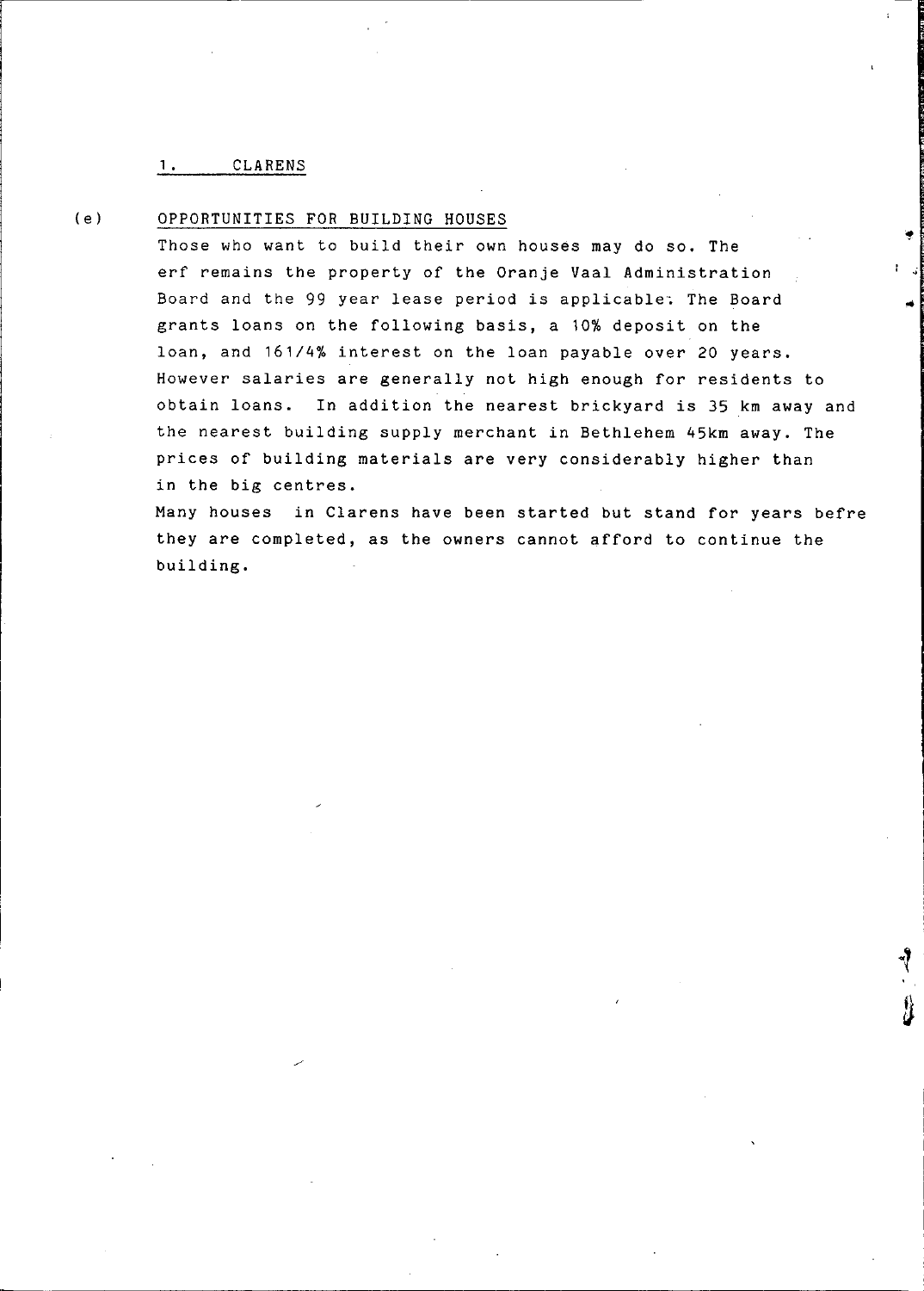•

..

#### (fl MEDICAL FACILITIES AND THE GENERAL HEALTH

Due to the efforts of the local white community and with contributions from the province, a clinic has been built within the Clarens Municipality. There is a European docor and nurse and a black nurse. The fees for a visit to the clinic are 50cents for those earning under Rl00-00 per month. Those who earn in excess must pay  $R8-00$  per visit.

The clinic is very well run and the team of doctor and nurses have done an outsta nding amount to improve the health and well. being of those in Clarens and the surrounding areas. Family planning programmes are carried out and extensive innoculations of babies and children are implemented. The last year there have been two cases of T.B. in the township and one child died of gastro-enteritis. On the whole most of the population live to a ripe old age, the chief deseases amongst the adults being heart diseases and

of the liver. There is a considerable amount of veneral disease with resultant sterility and if children are born to those suffering from this disease they are very often retarded or deformed. This disease is however treated as soon as it is discovered and only recurs when construction workers come into the area.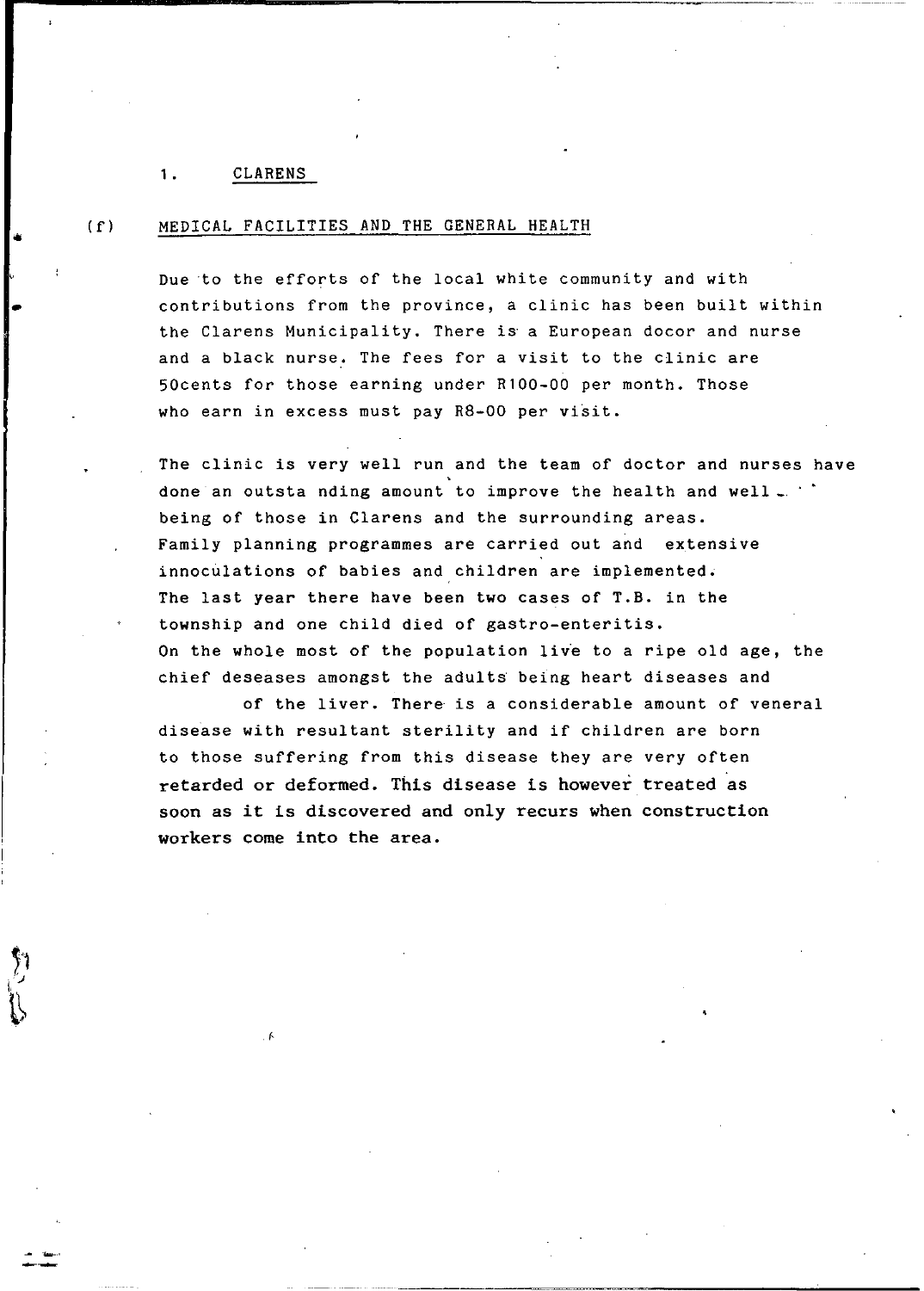#### CLARENS

 $\mathbf{1}$ 

 $(q)$ 

#### RECREATIONAL FACILITIES

Recreational facilities are practically non-existent. There is a soccer field which has not been levelled and otherwise, at present, nothing.

•

However a community centre will be built in the next few months with money donated by a Johannesburg Trust. This centre will be used for cottage industries such as fruit drying, leather tanning on a small scale and the manufacture of local curios.

This centre will hopefully induce a community spirit which is lacking at present. It is hoped that clubs will be formed for all sections of the population and that there will be film amd cinema shows. The soup kitchen for pensioners functioning in a private home will be housed in this hall and extended to  $pre-school$  children. The pensioners soup kitchen has formed the basis of the first club in Clarens. It is called the Mthuso Club which meand the Help-me Club. Members pay Rl-50 for two months and for this they receive a cup of fortified soup a slice of bread and fruit, in season, three times a week. There are two cooks, memebers of the club, who receive a small renumeration. The club members each have a vegetable garden and there is a competition for the best garden at the end of the season. On soup days there is quite a social gathering and always much to talk about. Christmas was the occasion for a very good party and real Bantu beer which was excellent.

The idea of making the soup kitchen a social club was the pensioners idea and is one which could be implemented with advantage in other country districts. The pensioners said that they did not need charity but welcomed the idea of a club and a chat over a cup of soup. After their .pensions have been paid there is a meeting of the club when membership fees are paid, the members cards are stamped and suggestions made for the running of the club and changes in the soup receipes.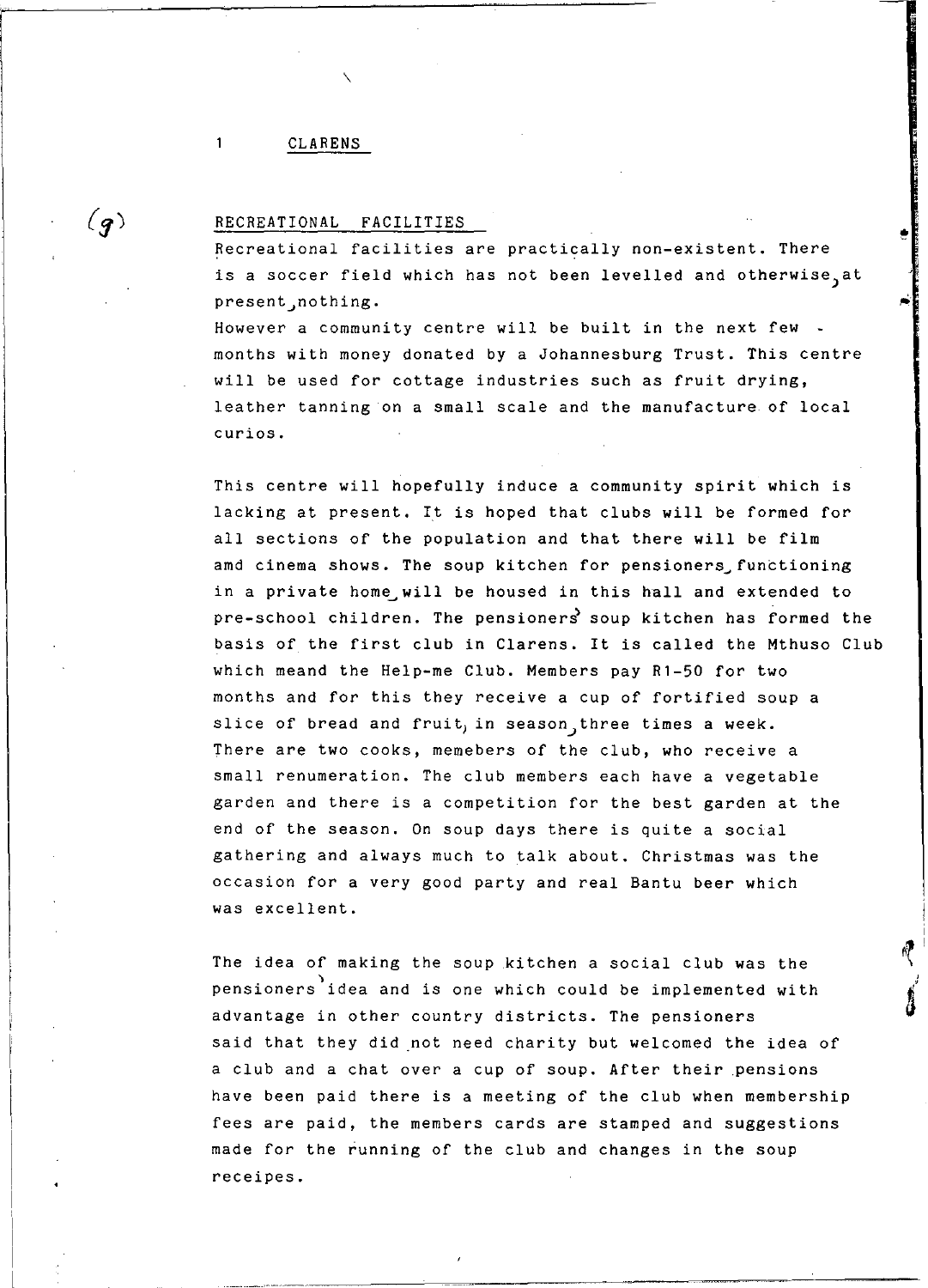## (h) EMPLOYMENT OPPORTUNITIES

In satellite towns such as Clarens there is considerable unemployment. The white community in Clarens provides a certain amount of job opportunity but the community is small. It is possible for people from Clarens to work in the area covered by the Oranje Vaal Board but the problem here is that it is difficult to find work in the industrial areas of Sasolburg and Vanderbijlpark without travelling. There is no money to pay the cost of the taxis or the train to look for wor $\blacktriangle$ .

The Municipality employs 15 workers and the Maluti Lodge 18/20.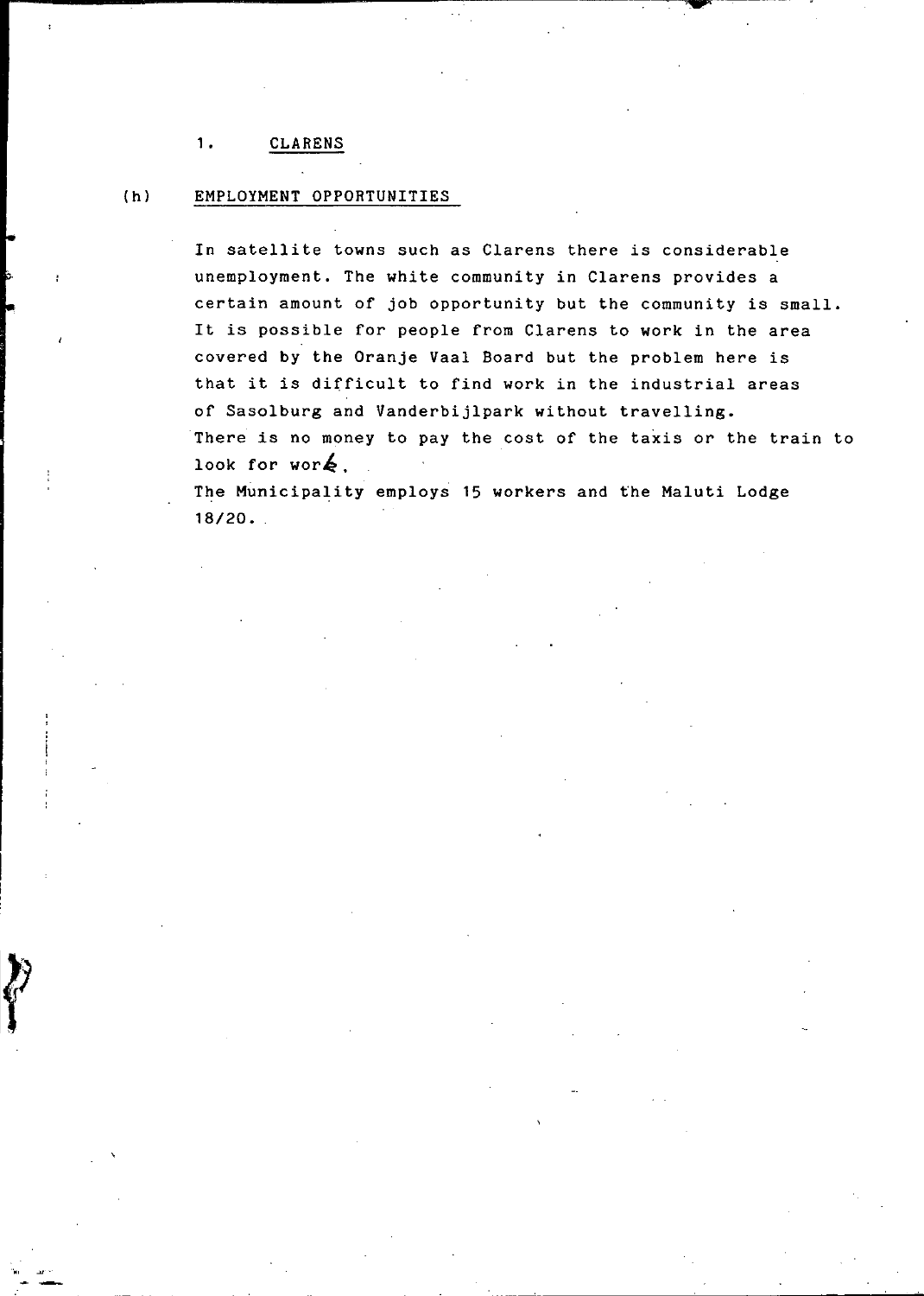$\sim$   $-$ 

#### $(i)$ THE POSITION OF THE FOLLOWING CATEGORIES OF THE POPULATION

#### $(i)$ OLD AGE PENSIONERS

Since the inception of the soup kitchen the physical well being of the group has improved and the clinic reports there is very little illness amongst them. The old age pens ion is R114 per two months (still referred to as fifty pounds). It is paid at the Clarens Post Office which is relatively close. On pension days one of the shops and the butcher provide soup for the pensioners as those from the farms have far to travel. I spoke to a few of the pensioners and their accounts were as follows: ESTHER lives in a small room and has no income other than her pension. She has a broken leg dating from a car accident in 1974. She received a small compensation but has not been able to work since. Without the soup she would subsist on mealie meal only. She never gets away from Clarens. The bus fare to Bethlehem is R3-00 return the taxi to QuaQua is R4-00 single and to Fouriesburg  $R_4$  oo *oS,";}&..* 

MARIA MOKWENA has long been widowed. She receives the old age pension but out of this she must pay the rent and feed two grandchildre $\sim$  Sometimes the childrens<sup>)</sup> father sends money to help.

AANA MTEMBU MARTA AND SELINA live on their pension only. HENDRIK LANGQELE  $\dot{\ell}$ s a disillusioned man. He is a pensioner who worked for twenty years for Cape Asbestos. At the end of his term of employment he received no pension and no bonus.

I is a contract of the contract of the contract of the contract of the contract of the contract of the contract of the contract of the contract of the contract of the contract of the contract of the contract of the contrac

 $^{\bullet}$ 

The pensioners I spoke to all buy similar items during the two months when they must eke out their pensions. They purchase either a half or a whole bag of Mealie meal. Mealie Meal in Clarens costs R31-00 per 80kilogram bag and R21-00 per 50 kilogram bag. Other items are 4 packets of candles, I packet matches, I paket sugar, I packet tea, 1 tin or packet of coffee and if possible they buy meat twice a week at R1-00 per week. In summer if it rains, thy get vegetables from their own gardens and from friends on farms.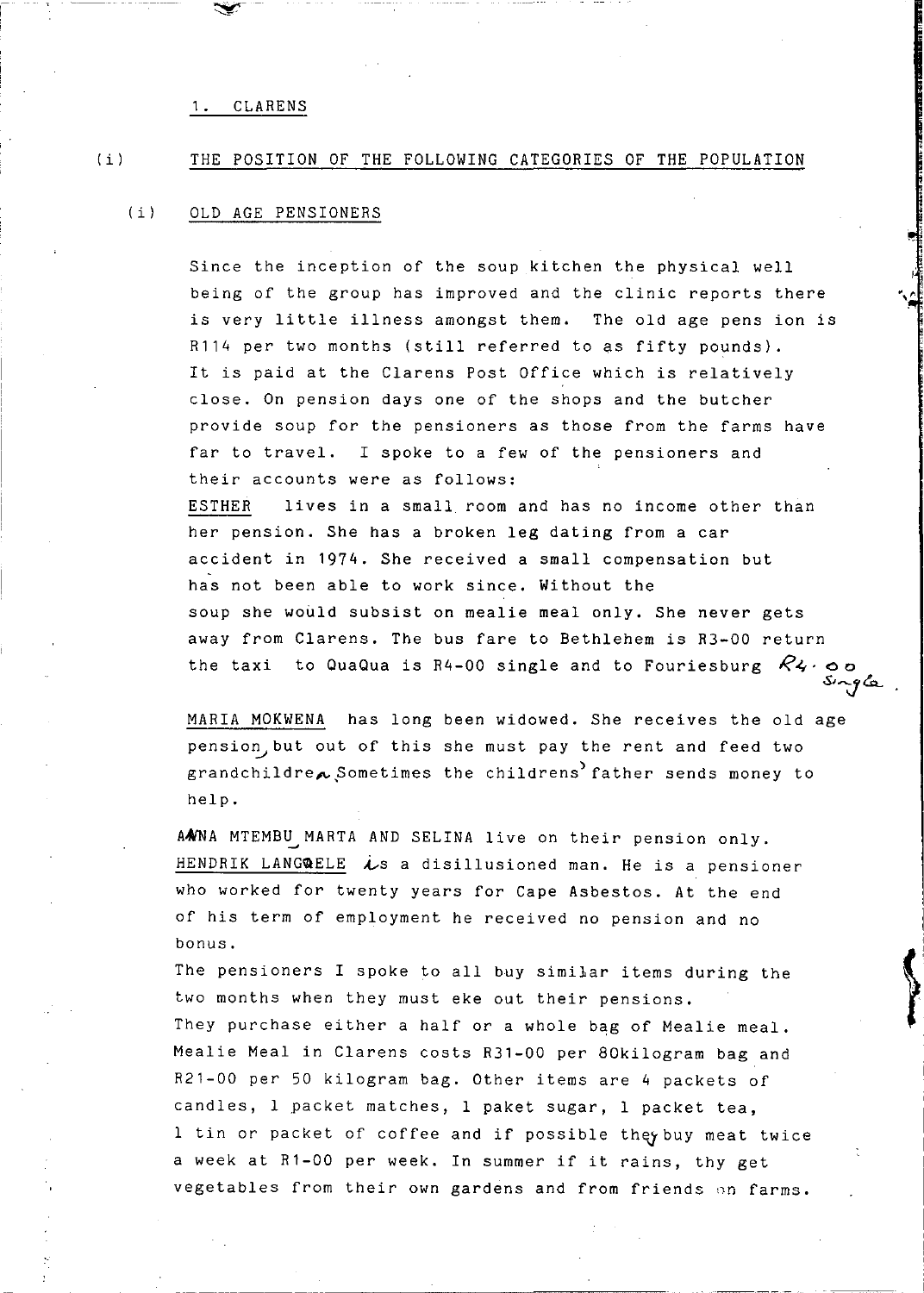(i) (i) They dread the winters as- fuel is expensive, coal is not often available and wood is RI.20 per bag.

> These old people do not have money to buy clothes as the pensions must all be spent on rents, food and fuel. They must rely on the help of friends to buy clothes and blankets. The cheaper clothes stores are out of reach as a trip to Bethlehem costs R3.00 return.

In order to obtain a pension; pensioners must travel to the magistrate's office in Bethlehem. This often means two or three trips and a great deal of frustration and expense before the pension is finally granted.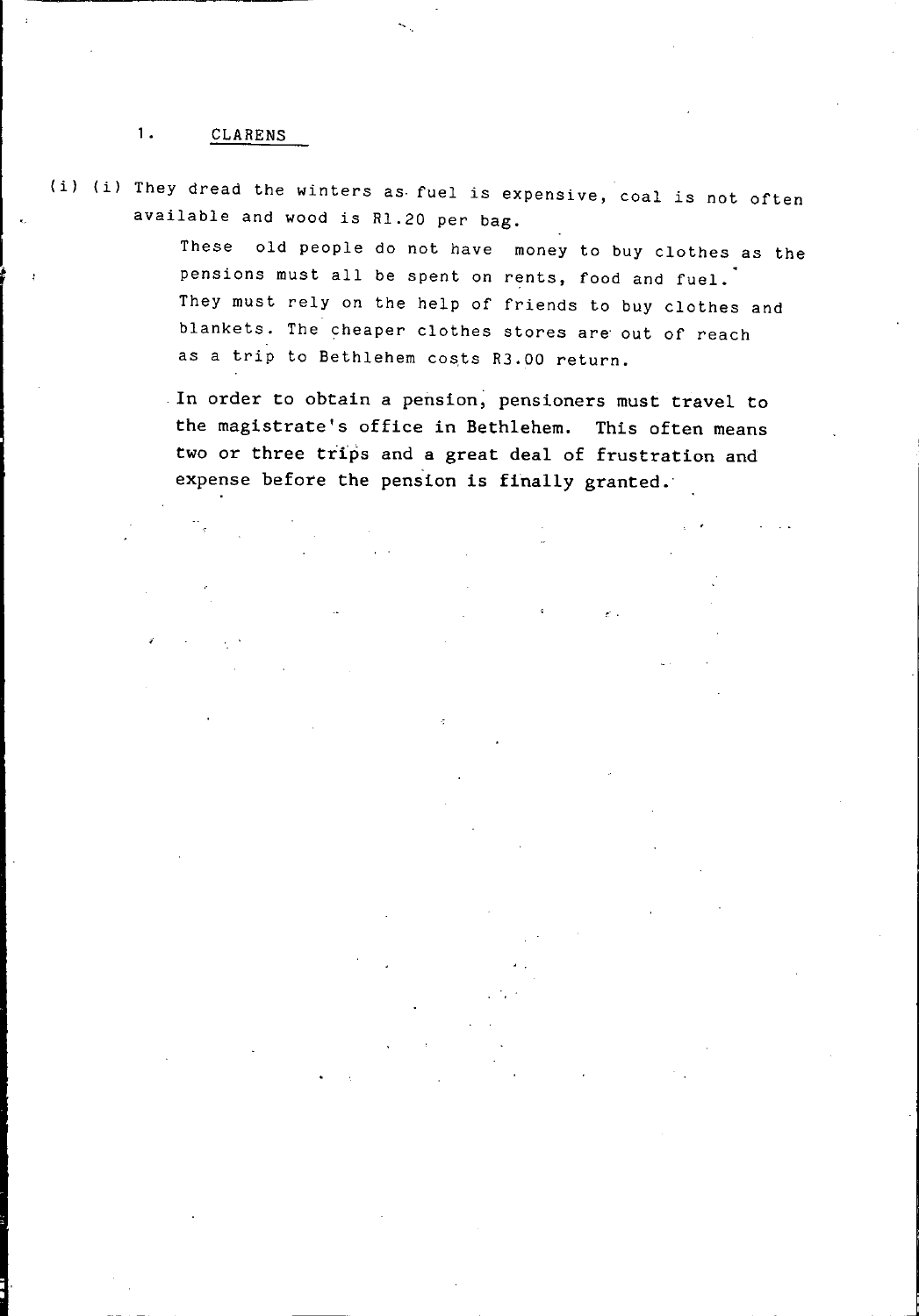#### ,. CLAREN.S

 $(i)$   $(i)$ 

#### CHILDREN

THe school going children are relatively healthy. There are 462 children in Clarens Community School and the clinic reports that there are at present only four with **T.B.**  Veneral disease and pregnancy do cause problems. Family planning has helped to reduce the number of pregnancies, veneral disease is still a problem, particularly when itinerant construction workers come into the area. Some of the children who come to school from the farms do not get sufficient food. They leave home to walk the seven or eight kilometres to school and back and work at school all day and eat only when they return at night. The Headmaster and the Clarens Clinic asked me to start a feeding scheme. This is now running smoothly and the children can buy soup at 2 cents a cup. There is a need in the area to educate parents to feed the school going children\_The children should be given something substantial to eat before they leave for school and they should take something with them to eat

at school. The Headmaster Mr. Sgane, says that he has persuaded the younger children to bring food to school but amongst the older children there is still resistance to this idea.

#### PRE-SCHOOL CHILDREN

Pre-school children are again relatively healthy. There is milk available for most and vegetables from the plots in the township. Clarens area grows abundant fruit and in the summer there is more than enough for all. In the winter the children have a craving for oranges and it would be advisable to try to set up a small store where oranges and basic dry foods could be sold at cost.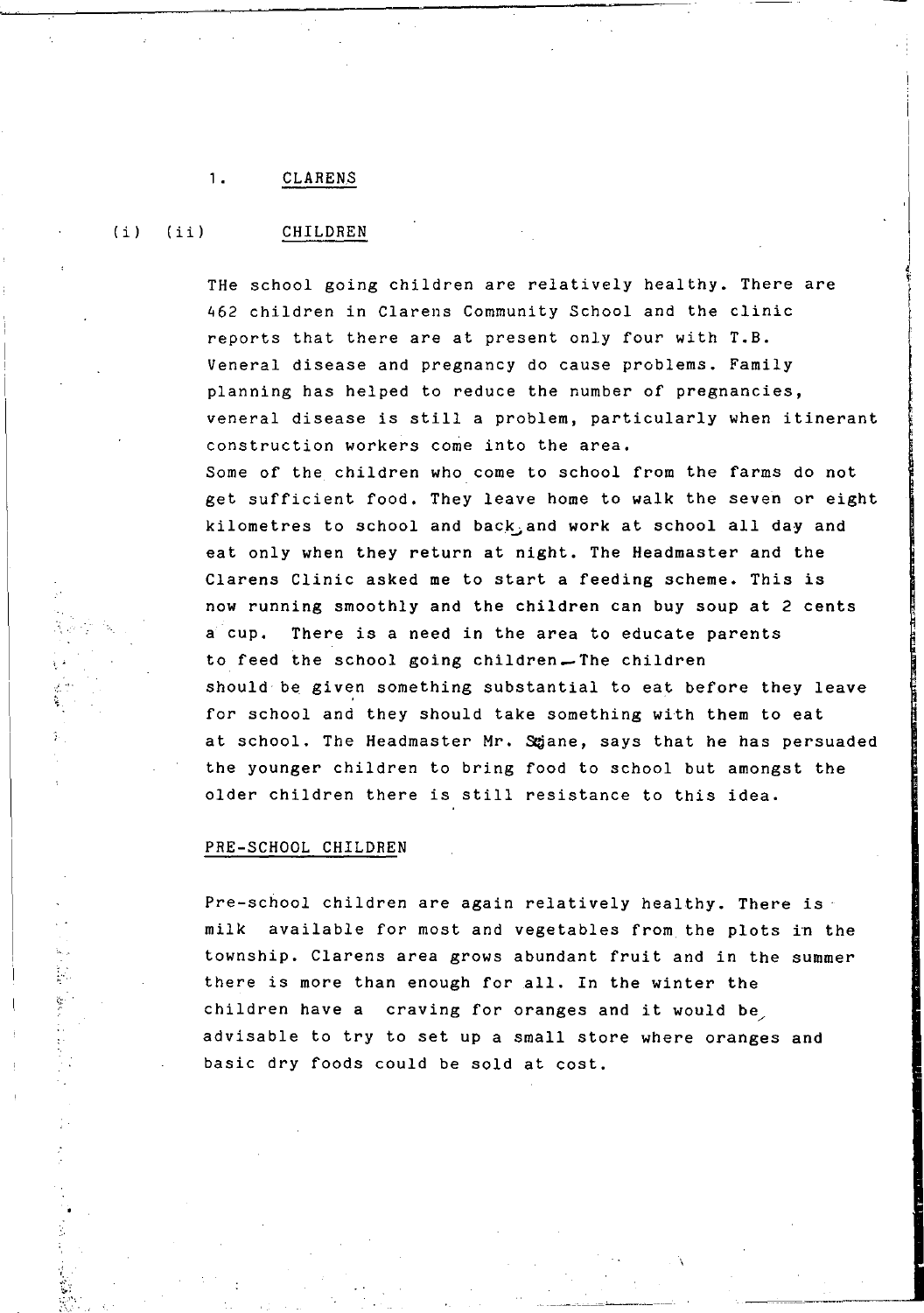#### (i) (ii) INFANTS

The infants are on the whole healthy. There is gastroenteritis in Clarens Township but these are treated and there has only been one death in the past year. The babies are ennoculated regularly and the clinic keeps meticulous records of all families and babies and the innoculations are kept up to date.

# *(i) (iii)* WAGES AND WORKING CONDITIONS OF THOSE EMPLOYED

The wages vary from very low *i.e.* R20-00 per month to approximately **R160-00** per month.

Daily rates for gardeners are  $\pm$  R4-00 per day two meals included. Domestic workers live in the township and work from 7a.m. to 3p.m. two meals included. Most domestic workers do not work on Sundays and work a half day on Saturdays. Some have annual leave paid, others may take leave which is unpaid as they have to put somebody in to work for them.

The Municipality employ 15 workers at a rate of R2-00 to R14-36 per day. The Maluti Lodge employ *18/20* at an average of R90-00 per month.

These are the only two sources of extensive employment as to date there are no industries in Clarens and surrounding areas.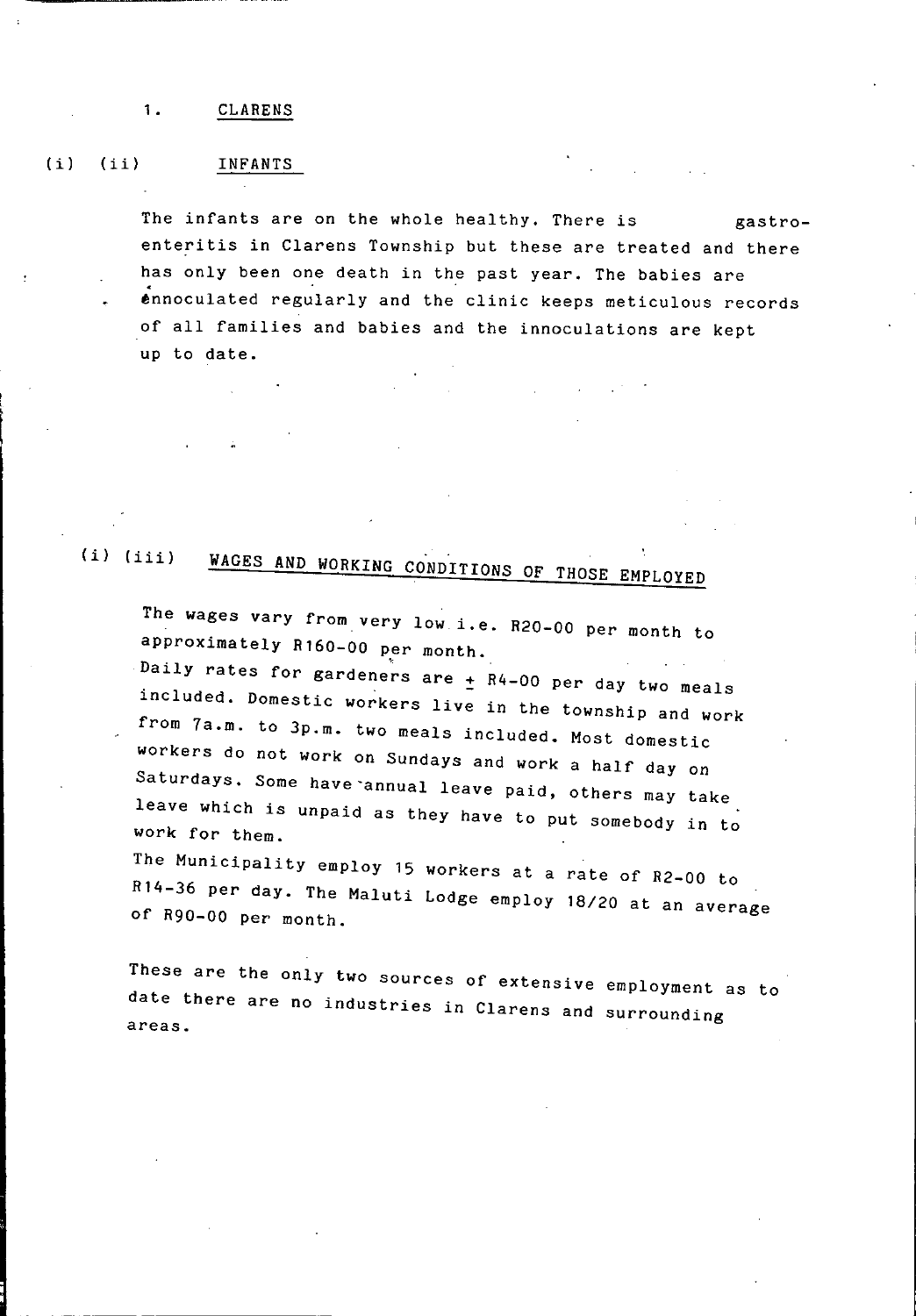1. These unemployed

 $\sim$ 

- (iv) In Clarens Township there are a considerable number unemployed.
	- , The problem begins with the school leavers who are normally unable to find work.

The men can find a certain amount of work in Clarens and a small number work on the mines. There are opportunities for employment in the factories at Sasolburg and Vanderbijlpark but it is difficult for people from the Clarens area to find money for the bus and train fare to seek employment in the Vaal Triangle.

There is a recruiting office for the mines is Harrismith but the quota is limited.

The women can find some work in Clarens as domestic workers. The lack of opportunity for work other than domestic, gives rise to frustration and a reliance on alchohol. The result is that many of those unemployed become unemployable.

The solution in these rural areas woul be the establishment of employment agencies or more efficient labour bureaux, to enable work seekers to escape from the small satellite townships in the rural areas.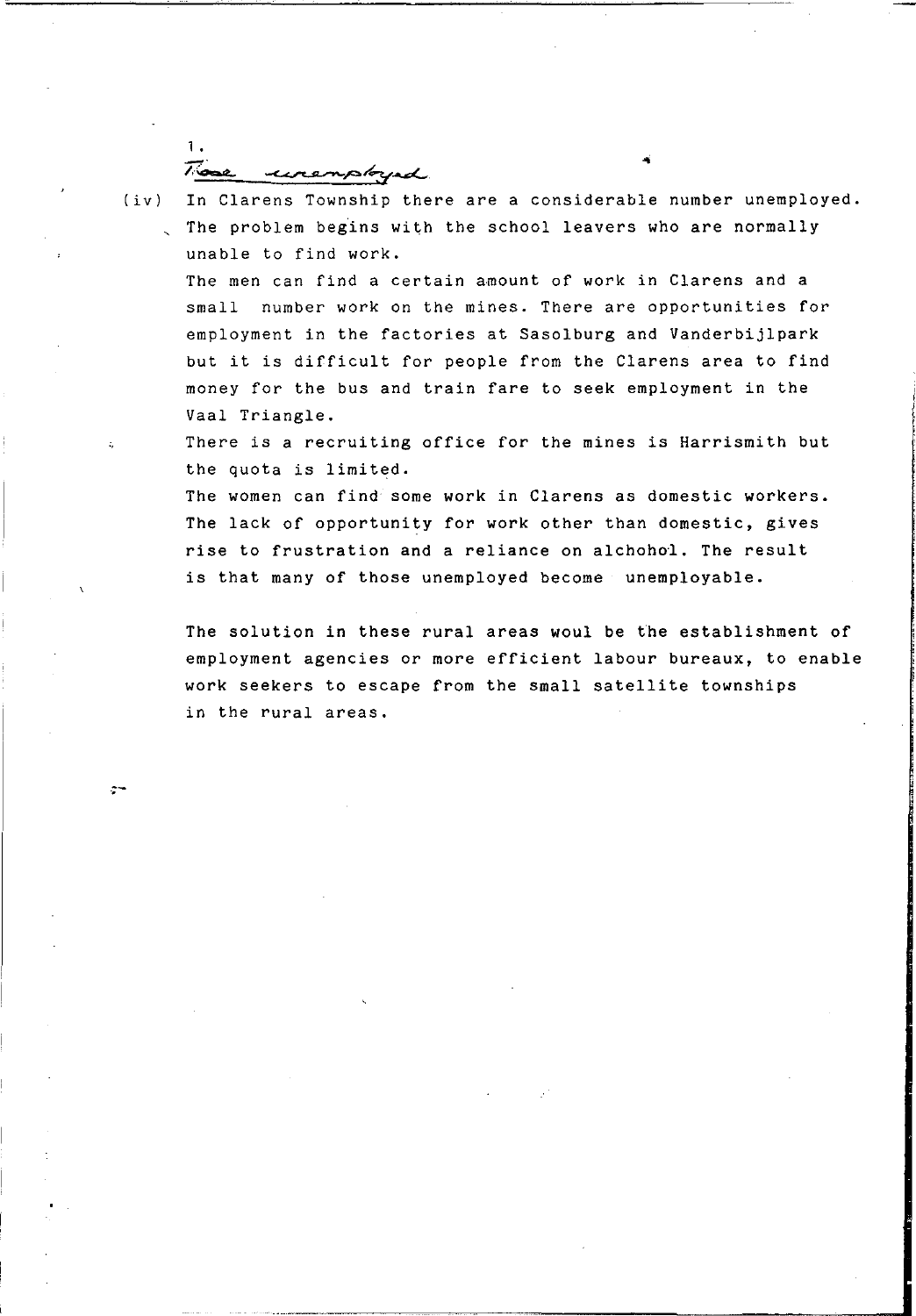#### II THE SURROUNDING AREAS OF CLARENS

#### (a) FARM LABOURERS

 $\Delta$ 

Wages for farm labourers vary enormously. Tractor drivers are paid R120 per month of the average. An unskilled

labourer may receive as little as R20.00 per month. Some farmenrs still indulge in the iniquitous practice of payment on a pece basis. i.e. so much for a crop harvested. From one of these farms there has been one case of pelagra and  $\frac{y}{1.44}$  $r_1$ ,  $r_2$ ,  $r_3$ ,  $r_4$ ,  $r_5$ ,  $r_6$ ,  $r_7$ ,  $r_8$ ,  $r_9$ ,  $r_1$ ,  $r_2$ ,  $r_3$ ,  $r_4$ , this area this area It is caused by almost total starvation.

#### (ii)LIVING CONDITIONS

Houses are normally tribal mud houses although some farmenrs have built brick houses. On most farms the workers can keep one or two cows, a few sheep and chickens, ducks and pigeons. They all have vegetable patchs and on many farms there are one or two lands set aside for the lobourers mealies, vegetables and millet. These lands are planted with the farmers machinery. Wood and water is normally freely available except on farms further from the mountains where there are few trees and often littlewater.

One of the biggest problems amongst the farm communities is lack of recreation. There is usually a soccer field on each farm but otherwise there are no recreational facilities, with the result that alchoholism is a real problem. Farm labourers often start drinking on Fridays and drink solidly until Sunday nights $\iiint$  Most farmers provide an 80kg bag of mealie-meal per family, (labourer, +wife+children). On farms there is sufficient mil $\dot{\mathbf{\hat{g}}}$  available, meat and vegetables. Lack of adequate transport to the bigger centres means that farm communities are forced to shop at local stores where goods are often approximately a third m ore tha $\boldsymbol{n}$  in the supermarkets. Mealie meal for instance at the Clarens Store is R32 'per 80kg. In Bethlehem the price is R22-50 per 50 kg, but the bus to Bethlehem is R3.00 return and it is impossible to carry the 80kg mealie meal to the bus stop in any event.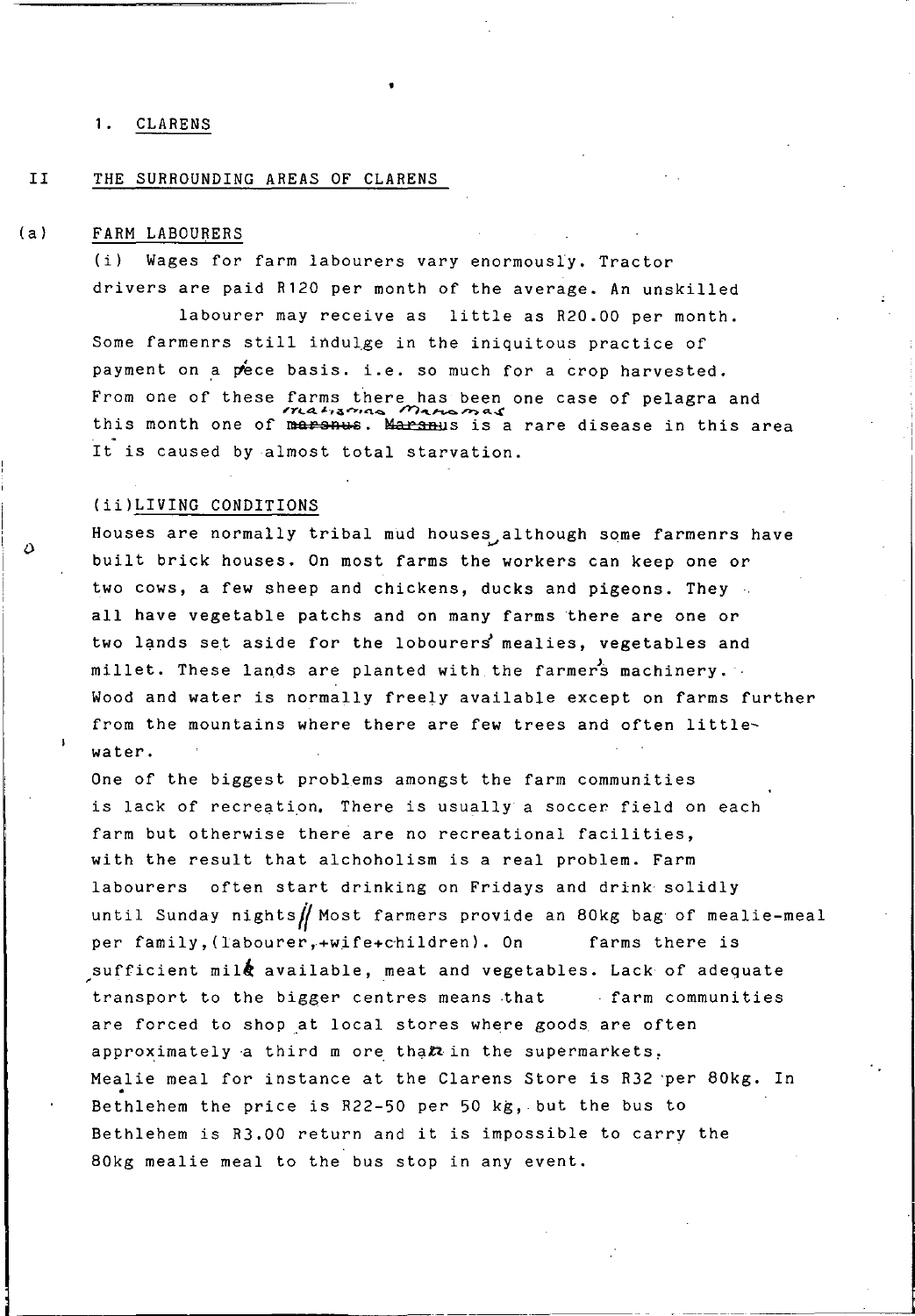11 (ii) If a chain of non profit making stores for basic food stuffs could be set up throughout the rural districts the population would benefit enormously. Another method of dealing with the problem would be subsidised trucks which would travel from point to point selling basic items such as sugar, candles, mil $\bigcirc$ powder mealie meal, soya beans, soup powder. Perhaps this organisation could in turn purchase items made by the local communities such as grass brooms, skins, etc.

> In Clarens there is excellent medical attention for the rural community at the clinic. As ever the problem for the farm communities is transport to the clinic. Most farmaers do however assist. Payment at the clinic is 50c per visit, innoculations for babies are free and a. careful check is kept on all babies providing that the mothers bring them to the clinic or to the innoculation centres. Cases that require hospitalisation are taken to the hospital in Bethlehem by ambulance. Clothing is a problem for families whose only source of income is from farm wages. They cannot afford to buy clothing from the local stores where the price is high and therefore have to survive on clothing handed out or purchases  $\mathcal{F}^{\mathcal{L}}_{r}$  their relatives in the towns. Here again a system of "clothing vans" travelling from farm to farm could assist the people.

#### DENTAL CARE .

On the whole the teeth of the farm populations are in good condition. However refined mealie meal and white sugar are doing a great deal to affect the position. A dentist running a clinic at Witzieshoek suggested that the schools run dental care classes. Ash, when toothpaste is not available, is a good substitute. In Clarens the doctor has to act as the dentist.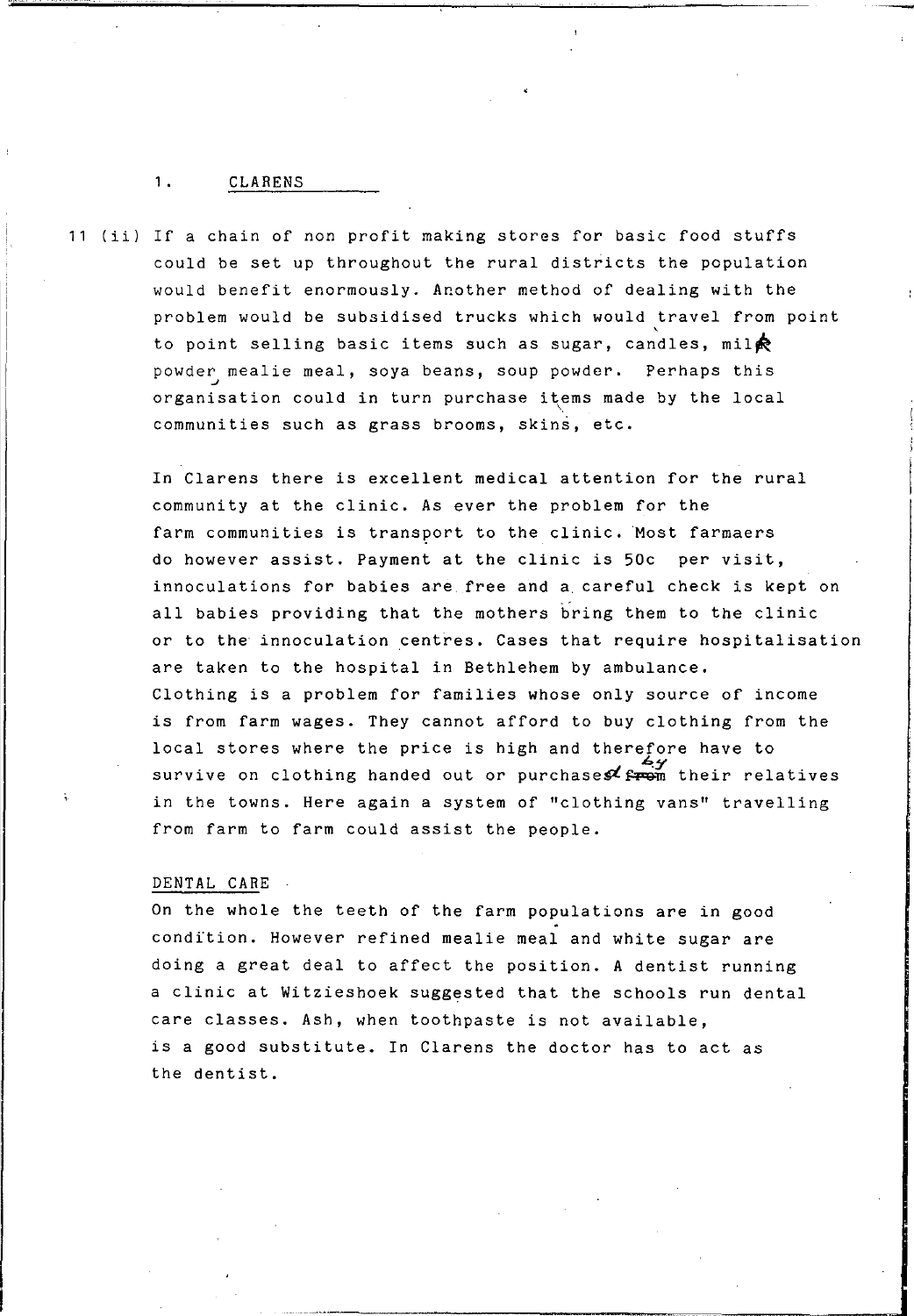#### Education

There are four farm schools in the immediate vicinity of Clarens. These schools start at Sub A and go up to Standard 2. The children then continue at the Clarens community school up to Standard 4. From this standard they must go to school in Bethlehem or Qua-Qua but few can afford this. The standard at the Clarens community school is adequate but the farm schools are overcrowded and there is one teacher for fifty children. The children have to walk long distances to school each day, as there are inadequate schools. To reach the Clarens community school many children walk over 20 km per day.

#### (iii) WORKING CONDITIONS

Labourers start work at approximately 7a.m. They have a half an hour bread for breakfast, an hour for lunch and the day finishes at 5 p.m. On some farms the working hours are considerably longer depending on the seasonal demand.

11. (iii) All farm labourers do not work on Sundays except a skeletal staff remains to milk and perform routine jobs. A few farmers expect their staff to work on Saturdays. Very few farmers give actual leave although the staff are given a week or two at a time depending on the seasonal demand for labour Farmers are obliged by law to pay workmens compensation and to claim in event of injury. However the procedure is so involved that very often farments do not claim for minor injuries. claim is made  $~$  but here again there is a problem - that  $~\sim$ the Workmens Compenstation Board will often sue the farmenr if there is a posibility of negligence suggestions for improvement of working conditions.

- 1. Minimum wage stipulated by law.
- 2. Compulsory paid annual leave
- 3. Payment for overtime enforced by law
- 4. Unions for farm labourers
- 5. Workmens compensation claims more easily paid and education for farmers on how to claim.
- 6. Recreational facilities.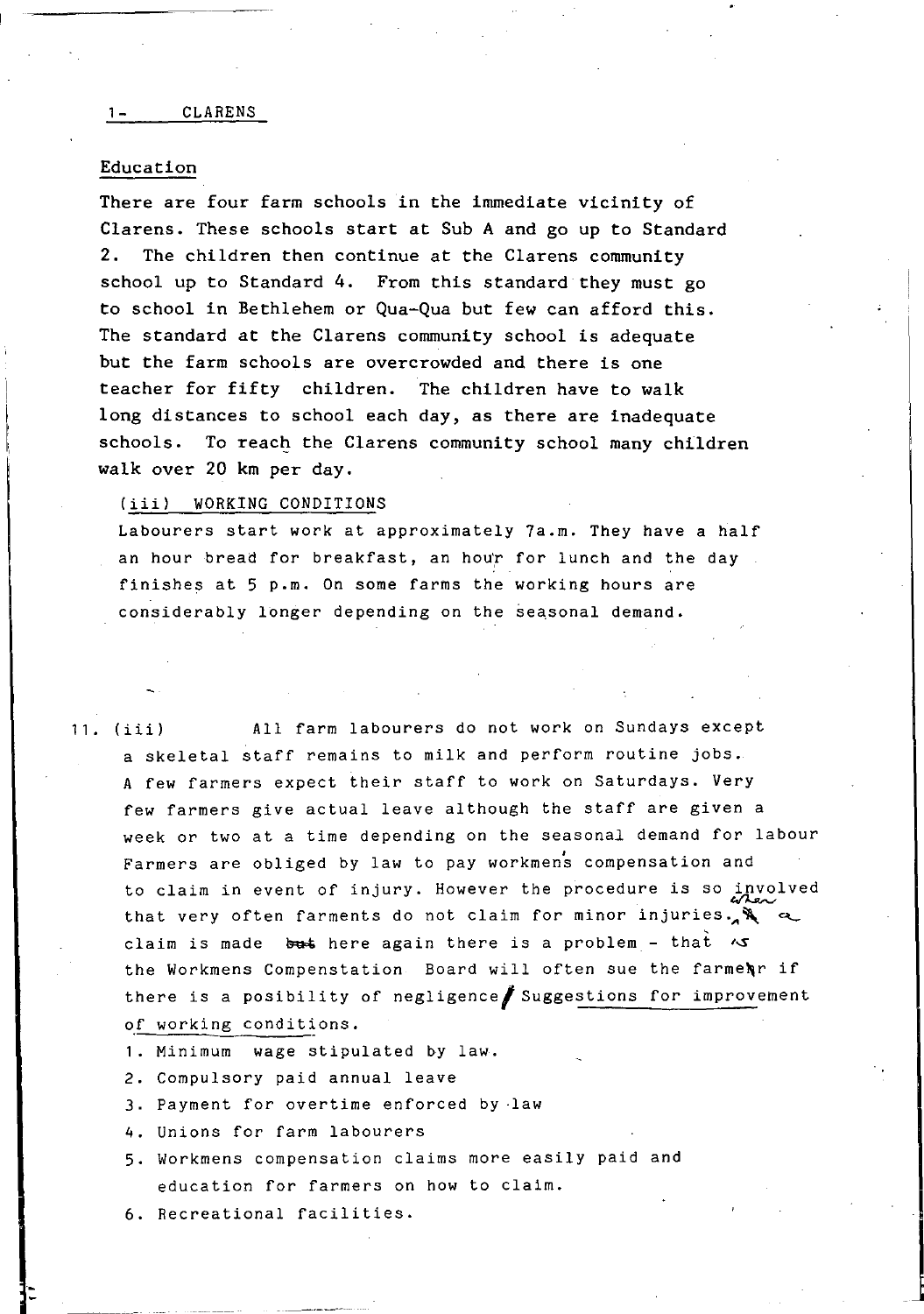#### **1-** CLARENS

## II (b) SQUATTERS

The position of squatters on farms is generally pitiable. They are on the farms on sufferance and  $U$  able at any moment to be turned off by the farmer or the police. In return for squatting the old system still prevails and squatter have to work for the farmer when required for little or no compensation.

Squatters are generally families of the deceased man, old age pensioners and families of men who are working in the urban districts or are mainless. They do not receive the standard mealie~meal ration and most squatters do not keep cows or sheep.

If they are removed from the farms in this area they are deported to Qua Qua, and from farms in the Ficksburg area to Onverwacht.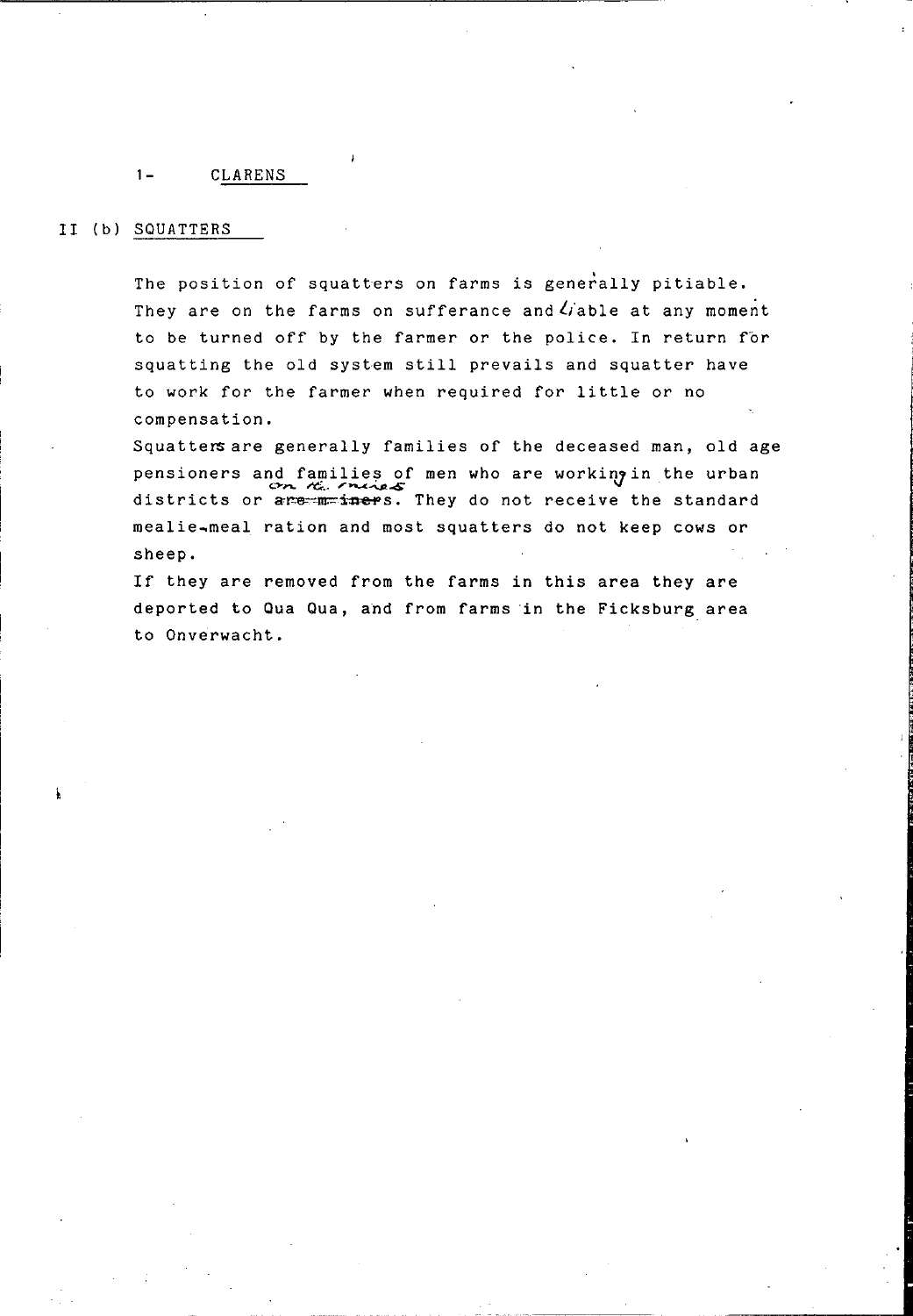#### **BOHLEKOMG** (BETHLEHEM)

Bohlekong is a large municipality with a population of approximately 37,000.

It was established in 1877 and gained its automony in February 1984. It has a fully fledged community council of 11 and its own council chambers.

Bohlekong is well laid out and relatively spacious. There is a soccer stadium with lights for night matches. There are 3 tennis courts two large halls, one for recreational purposes and the other for meetings and cinema shows. There is a new library and 6 primary schools and 2 high schools.

The two main problem area in Bohlekong are the health of the residents and the numbers of unemployed. T.B. is on the increase and in 1983 there were 204 new cases. The district nurses find it extremely difficult to ensure that the T.B. treatment is maintained as there is no municipal ambulance in Bohlekong and the district nurses do not have transport. On rainy days or if the patients are too old or too **ill,** many patients cannot get to the clinic for treatment. In <sup>1983</sup> there were 21 cases of kwasikior and numerous cases of gastro enteritis. Here again lack of transport severely hinders the clinic staff in following up on cases and carrying out necessary health visits. in 1983 the following deaths were recorded by the clinic:

| Gastro enteritis | -27 |
|------------------|-----|
| Kwasikior        | -7  |
| Malnutrition     | 4   |
| Bronchitis       | 3   |
| Pneumonia        | 3   |
| others           | 13  |
| Stilborn infants | 23  |
|                  |     |

known cases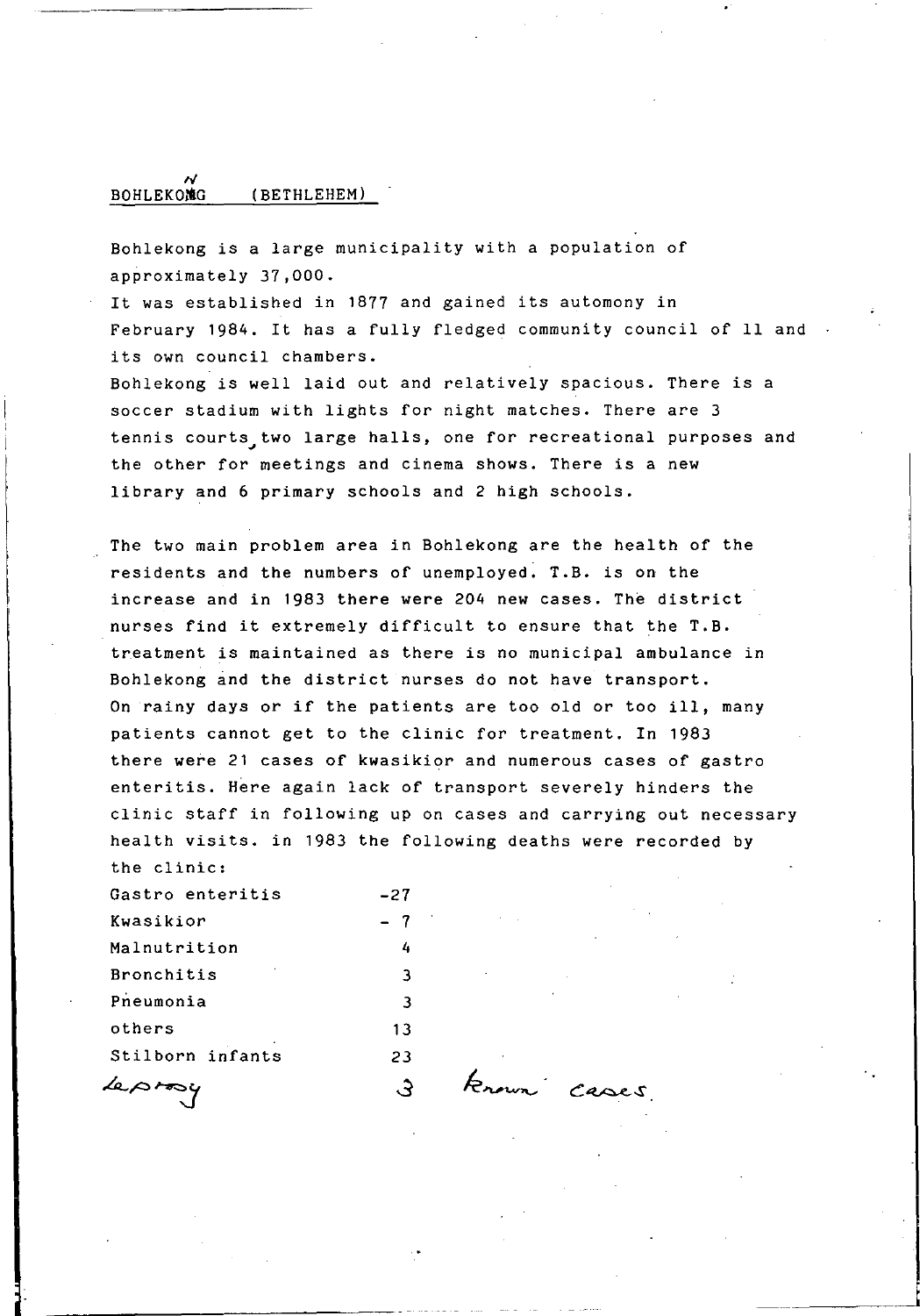#### BOHLEKONG

There is a new and well-equipped hospital serving Bohlekong but there are no public ambulances to transport patients. Some lives are lost owing to this lack of transport as the fares for taxis and private ambulances are often out of the patients'reach. In Bohlekong there are approximately1276 pensioners. Most of these pensioners live with their own families in which case they are relatively well cared for. Those who live in rented back rooms generally do not receive a balanced diet. To try to help these people and the T.B. patients the clinic run a soup kitchen where soup is sold on weekdays for 10c a cup.

#### UNEMPLOYMENT

There is a high percentage of unemployment in Bohlekong. The group most affected by unemployment is the school leavers group. There are a limited number of factories in the adjoining town of Bethlehem and work in these factories is difficult to find. Here again it is difficult to get to the Vaal Triangle to seek work and the mine recruiting office is in Harrismith.

There are a considerable number of women unemployed but the white population of Bethlehem is expanding and there are now more domestic workers positions available.

#### FURNITURE SHOPS

 $\leqslant z$  .

In Bethlehem as in most rural towns of any size, all the well known furniture stores are represented by these stores lead to a great deal of hardship and bitterness. Customers are often inveilged into entering into hire purchase agreements which they cannot affort to keep up and after a struggle payments lapse and the furniture is repossesed. These stores spread their tentacles into the farming areas and one often sees loads of furniture being transported not only away from Bethlehem but in addition back to the stores. One knows only too well the events leading up to the load of furniture being transported back to the shop. Extensive education programmes on hire purchase contracts and purchase of motor vehicles on instalments are essential.

In Bethlehem as in most rural towns there are burial societies and benefit societies which mushroom overnight only to disappear as fast as they came.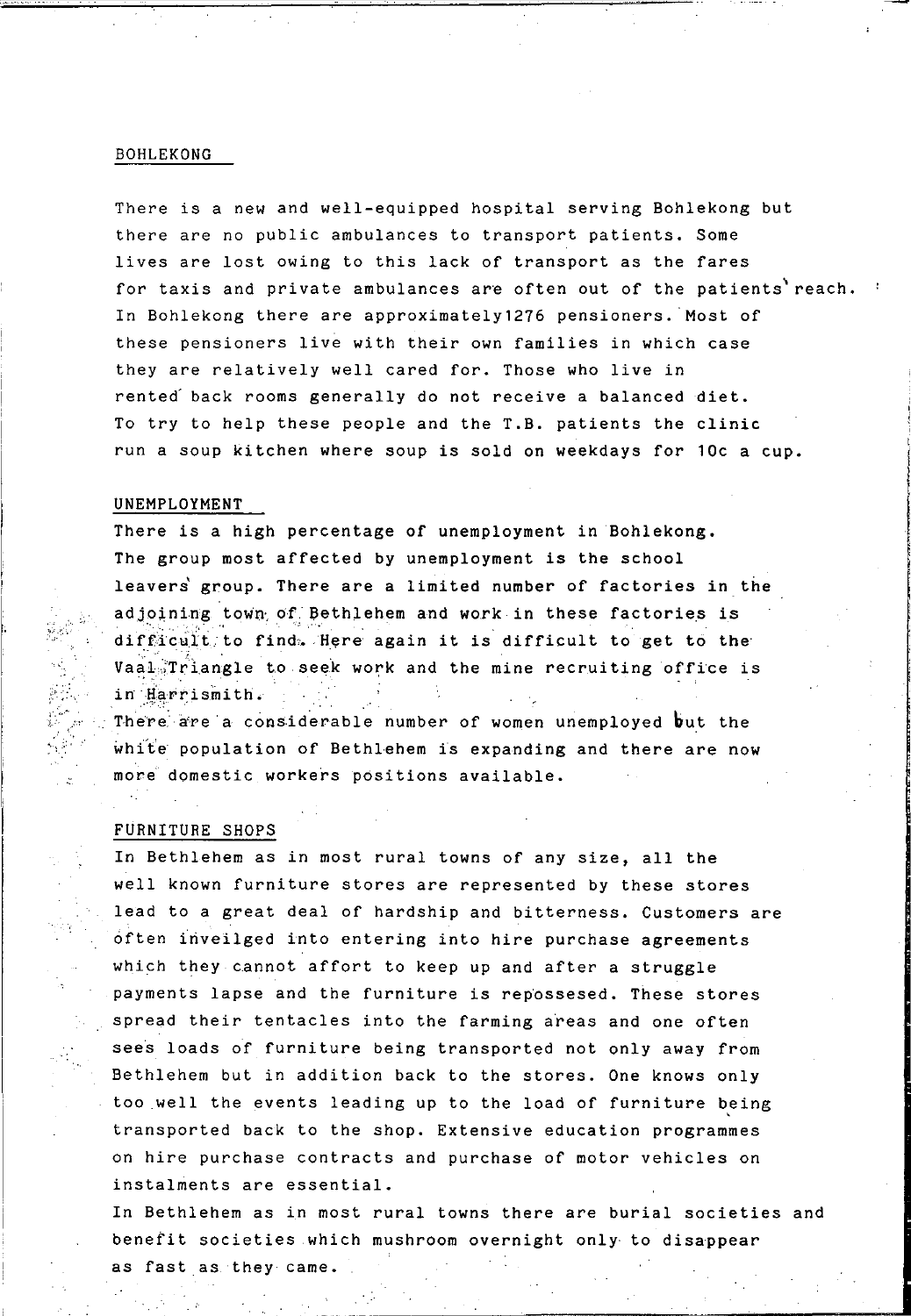#### HARRISMITH

Phomalong has a population of 7,000 and is still administered by the O.V.A. Board. There are eight schools,a clinic, football, netball and softball fields. Creche facilities are inadequate, most of the houses are two-roomed only and there is considerable overcrowding. There is no public library, There is a community hall but no indoor recreational centre. Here, as in Bethlehem and Clarens there is a high percentage of unemployment. Work seekers may try to find employment in the Vaal Triangle and on the mines. There are a certain number of factories in Harrismith itself and the town  $3km$  from  $\epsilon$  homalong provides job opportunities for domestic workers and shop assistants. The wages for domestic workers are between R30 and R50 per month, and for factory workers from R30 toR40 per week. There is a great deal of competition for jobs in Harrismith, as Harrismith is the nearest point for work-seekers from Qua Qua.

Rents are high in comparison to wages. The monthly rent is R28 to **R30** per month. Pensioners with  $\frac{1}{2}$  other breadwinners to help struggle to survive as the monthly rent accounts for almost their whole pension. There is one tap per house, sewerage is the bucket system, often not emptied. There is electricity in Phomalong and house owners can have this installed.

#### HEALTH AND MEDICAL FACILITIES

The health of schooL going children is generally good, there is a high incidence of pellagra amongst adults, the result of a high alchohol consumption.

Kwasikor is rave, the incidence being approximately 5% Most cases of kwasikor are fro~the farms and the townlands. T.B. is on the increase. At present there are 76 cases being treated at the clinic. The clinic is a pryentative clinic only and is funded by Harrismith Municipality and the province. The hospital is approximately 10 km from Phomalong on the other side of Harrismith. There is no ambulance and the taxi fare to 4 the hospital is Rl0-00 As the clinic is a preventative clinic only patients must go to the hospital. However they cannot go the the hospital without a letter from a docter. A visit to the docter costs R8-00- $\phi$  the taxi fare to the hospital R10-00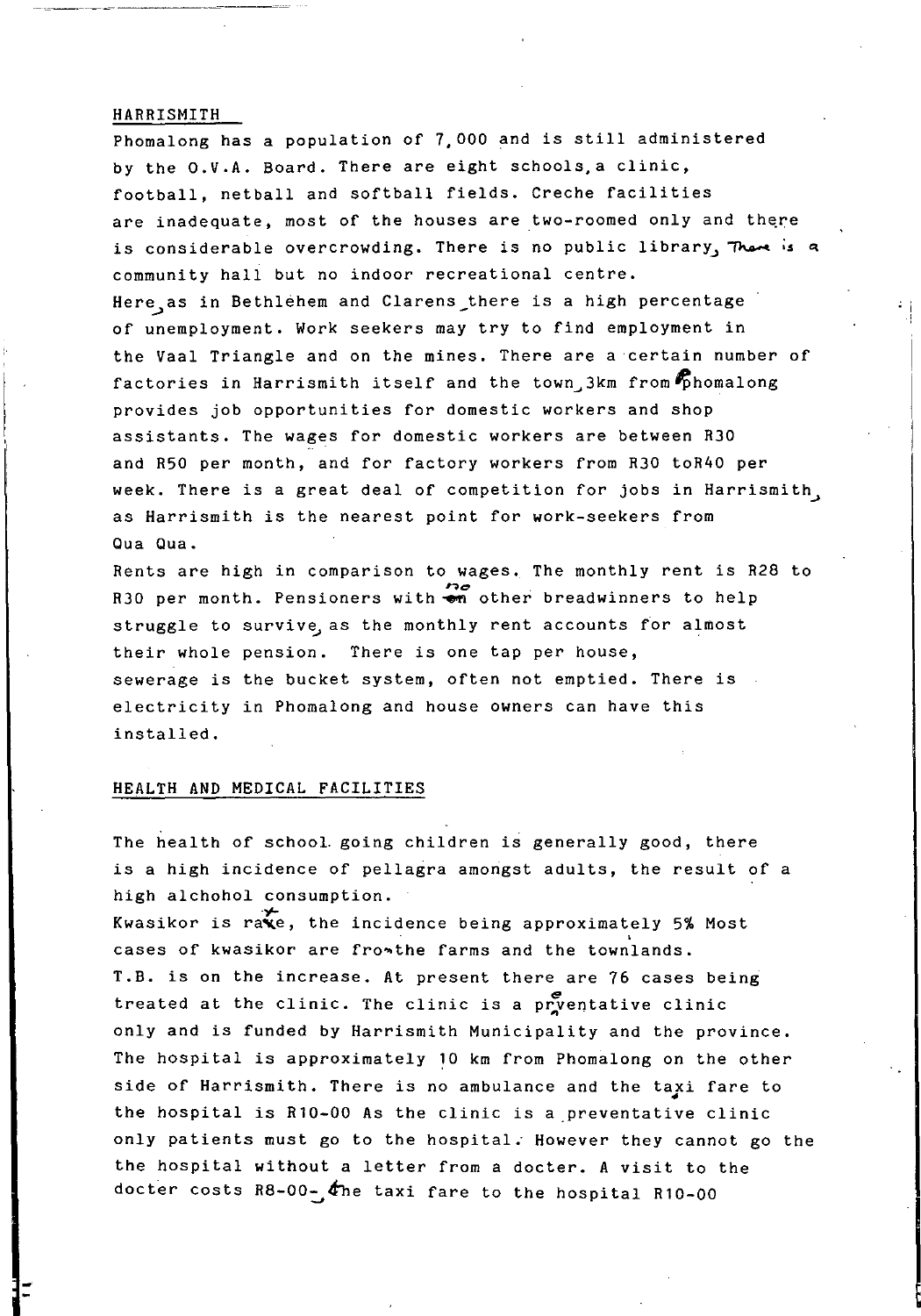#### HARRISMITH

 $\overline{z}$ 

At the hospital there is a further  $R5.00$  to pay  $R23.00$  for medical treatment when one earns possibly R30/per month or has to subsist on a pension. What a state of affairs! There is a soup kitchen at one of the creches for pensioners. The clinic staff would like to run a soup kitchen at the clinic for T.B. patiens but this is not permittes. The Harrismith Municipality will not pay the extra electricity costs. The clinic sisters told me that they would like transport to

visit patients, facilities for a soup kitchen, a social worker to help visit alcohols, and whe was health and social education programmes and a mobile clinic to carry out immunisations on the farms.

In Harrismith once again all the big furniture companies are represented as are the second hand car dealers, benefit and burial societies.

#### CONCLUSION :

Poverty in the rural areas means to many, malrutrition, disease, lack of adequate educational and recreational facilities and inadequate choioe of merchandise away from the big centres. It means the poor have no choice of employment and it means boredom and frustration. It means, in addition, no freedan of novenent: freedan to nove out of one's area to seek work or purchase in supennarkets or nove to better schools and hospitals, or go away for a holiday. These things are totally out of the reach of many residents in rural areas.